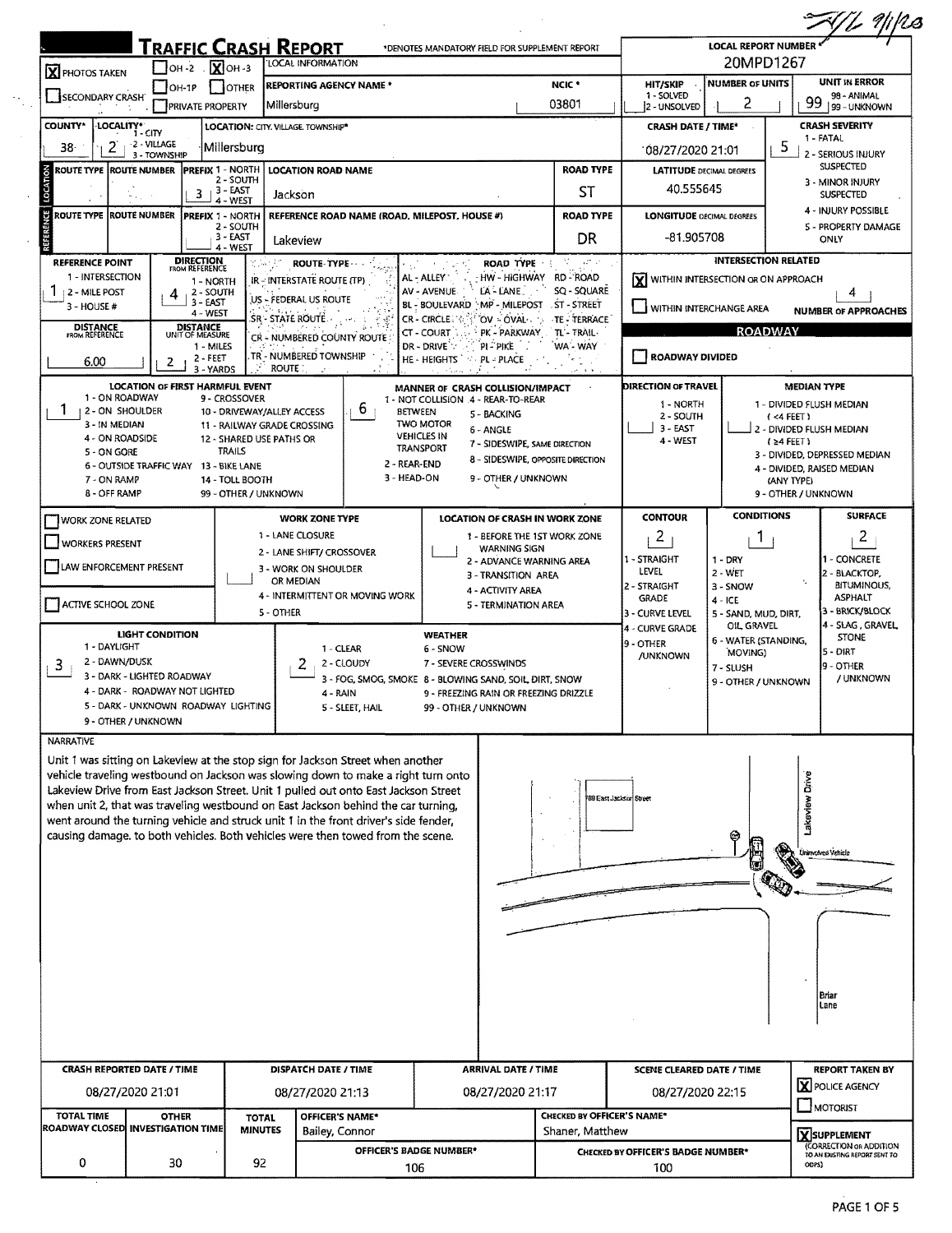|                                   | <b>IUNIT</b>                                                                               |                                                          |                                                                         |                      |                                                         |                                                          |                            | <b>LOCAL REPORT NUMBER</b>                               |                                                                      |
|-----------------------------------|--------------------------------------------------------------------------------------------|----------------------------------------------------------|-------------------------------------------------------------------------|----------------------|---------------------------------------------------------|----------------------------------------------------------|----------------------------|----------------------------------------------------------|----------------------------------------------------------------------|
|                                   |                                                                                            |                                                          |                                                                         |                      |                                                         |                                                          |                            | 20MPD1267                                                |                                                                      |
| UNIT#                             | <b>OWNER NAME: LAST, FIRST, MIDDLE (CI SAME AS DRIVER)</b>                                 |                                                          |                                                                         |                      |                                                         | <b>OWNER PHONE:INCLUDE AREA CODE (C) SAME AS DRIVER)</b> |                            | DAMAGE                                                   |                                                                      |
|                                   | WEATHERHOLT, JOSHUA, LEWIS<br>OWNER ADDRESS: STREET, CITY, STATE, ZIP ( C) SAME AS DRIVER) |                                                          |                                                                         |                      | 330-231-7278                                            |                                                          | 1 - NONE                   | <b>DAMAGE SCALE</b>                                      | 3 - FUNCTIONAL DAMAGE                                                |
|                                   | 101 LAKEVIEW DRIVE APT C12, MILLERSBURG, OH, 44654                                         |                                                          |                                                                         |                      |                                                         |                                                          | 4<br>2 - MINOR DAMAGE      |                                                          | 4 - DISABLING DAMAGE                                                 |
|                                   | <b>COMMERCIAL CARRIER: NAME ADDRESS, CITY, STATE, ZIP</b>                                  |                                                          |                                                                         |                      |                                                         | COMMERCIAL CARRIER PHONE: INCLUDE AREA CODE              |                            | 9 - UNKNOWN                                              |                                                                      |
|                                   |                                                                                            |                                                          |                                                                         |                      |                                                         |                                                          |                            | <b>DAMAGED AREA(S)</b><br><b>INDICATE ALL THAT APPLY</b> |                                                                      |
|                                   | LP STATE   LICENSE PLATE #                                                                 |                                                          | <b>VEHICLE IDENTIFICATION #</b>                                         |                      | <b>VEHICLE YEAR</b>                                     | <b>VEHICLE MAKE</b><br><b>CHEVROLET</b>                  |                            |                                                          |                                                                      |
| ΟH                                | <b>HZE3983</b><br><b>INSURANCE COMPANY</b>                                                 |                                                          | 1G1AK55F167650599<br><b>INSURANCE POLICY #</b>                          |                      | 2006<br><b>COLOR</b>                                    | <b>VEHICLE MODEL</b>                                     |                            |                                                          |                                                                      |
| <b>X</b> INSURANCE                | PROGRESSIVE                                                                                |                                                          | 930254960                                                               |                      | <b>TAN</b>                                              | COBALT                                                   |                            |                                                          |                                                                      |
|                                   | <b>TYPE OF USE</b>                                                                         | IN EMERGENCY                                             | US DOT #                                                                |                      | TOWED BY: COMPANY NAME                                  |                                                          |                            |                                                          |                                                                      |
| <b>COMMERCIAL</b>                 | GOVERNMENT                                                                                 | RESPONSE                                                 | VEHICLE WEIGHT GVWR/GCWR                                                |                      | <b>FINNEY'S</b><br>HAZARDOUS MATERIAL                   |                                                          |                            |                                                          |                                                                      |
| <b>INTERLOCK</b><br><b>DEVICE</b> | <b>HIT/SKIP UNIT</b>                                                                       | # OCCUPANTS                                              | $1 - 10K$ LBS.<br>2 - 10,001 - 26K LBS.                                 |                      | <b>CLASS #</b><br>RELEASED                              | PLACARD ID#                                              |                            |                                                          |                                                                      |
| <b>EQUIPPED</b>                   |                                                                                            |                                                          | $3 - 26K$ LBS.                                                          |                      | PLACARD                                                 |                                                          |                            | 12                                                       |                                                                      |
|                                   | 1 - PASSENGER CAR<br>2 - PASSENGER VAN                                                     | 6 - VAN (9-15 SEATS)<br>7 - MOTORCYCLE 2-WHEELED         | 12 - GOLF CART<br>13 - SNOWMOBILE                                       |                      | 18 - LIMO (LIVERY VEHICLE)<br>19 - BUS (16+ PASSENGERS) | 23 - PEDESTRIAN/SKATER<br>24 - WHEELCHAIR (ANY TYPE)     |                            |                                                          |                                                                      |
|                                   | (MINIVAN)<br>UNIT TYPE 3 - SPORT UTILITY                                                   | 8 - MOTORCYCLE 3-WHEELED<br>9 - AUTOCYCLE                | 14 - SINGLE UNIT<br><b>TRUCK</b>                                        | 20 - OTHER VEHICLE   |                                                         | 25 - OTHER NON-MOTORIST                                  |                            |                                                          |                                                                      |
|                                   | VEHICLE                                                                                    | 10 - MOPED OR MOTORIZED                                  | 15 - SEMI-TRACTOR                                                       | 21 - HEAVY EQUIPMENT | 22 - ANIMAL WITH RIDER OR                               | 26 - BICYCLE<br>27 - TRAIN                               |                            |                                                          |                                                                      |
|                                   | 4 - PICK UP<br>5 - CARGO VAN                                                               | <b>BICYCLE</b><br>11 - ALL TERRAIN VEHICLE               | 16 - FARM EQUIPMENT<br>17 - MOTORHOME                                   |                      | ANIMAL-DRAWN VEHICLE                                    | 99 - UNKNOWN OR HIT/SKIP                                 |                            |                                                          |                                                                      |
|                                   | (ATV/UTV)<br># OF TRAILING UNITS                                                           |                                                          |                                                                         |                      |                                                         |                                                          |                            |                                                          |                                                                      |
| VEHICLE                           | WAS VEHICLE OPERATING IN AUTONOMOUS                                                        |                                                          | 0 - NO AUTOMATION                                                       |                      | 3 - CONDITIONAL AUTOMATION 9 - UNKNOWN                  |                                                          |                            |                                                          |                                                                      |
|                                   | MODE WHEN CRASH OCCURRED?                                                                  | 0                                                        | 1 - DRIVER ASSISTANCE                                                   |                      | 4 - HIGH AUTOMATION                                     |                                                          |                            |                                                          |                                                                      |
| Z                                 | YES 2-NO 9-OTHER/UNKNOWN                                                                   | MODE LEVEL                                               | AUTONOMOUS 2 - PARTIAL AUTOMATION 5 - FULL AUTOMATION                   |                      |                                                         |                                                          |                            |                                                          |                                                                      |
|                                   | 1 - NONE                                                                                   | 6 - BUS - CHARTER/TOUR                                   | $11 - FIRE$                                                             | 16 - FARM            |                                                         | 21 - MAIL CARRIER                                        |                            |                                                          |                                                                      |
|                                   | $2 - TAXI$<br>3 - ELECTRONIC RIDE                                                          | 7 - BUS - INTERCITY<br>8 - BUS - SHUTTLE                 | 12 - MILITARY<br>13 - POLICE                                            |                      | 17 - MOWING<br>18 - SNOW REMOVAL                        | 99 - OTHER / UNKNOWN                                     |                            |                                                          |                                                                      |
| <b>SPECIAL</b>                    | SHARING<br><b>FUNCTION 4 - SCHOOL TRANSPORT</b>                                            | 9 BUS - OTHER                                            | 14 - PUBLIC UTILITY                                                     |                      | 19 - TOWING                                             |                                                          |                            |                                                          |                                                                      |
|                                   | S - BUS - TRANSIT/COMMUTER                                                                 | 10 - AMBULANCE                                           | 15 - CONSTRUCTION EQUIP.                                                |                      | 20 - SAFETY SERVICE<br><b>PATROL</b>                    |                                                          |                            | 12                                                       |                                                                      |
|                                   | 1 - NO CARGO BODY TYPE                                                                     | 4 - LOGGING                                              | 7 - GRAIN/CHIPS/GRAVEL                                                  | 11 - DUMP            |                                                         | 99 - OTHER / UNKNOWN                                     |                            |                                                          |                                                                      |
| <b>CARGO</b>                      | / NOT APPLICABLE<br>2 - BUS                                                                | 5 - INTERMODAL<br><b>CONTAINER CHASSIS</b>               | 8 - POLE<br>9-CARGO TANK                                                |                      | 12 - CONCRETE MIXER<br>13 - AUTO TRANSPORTER            |                                                          |                            |                                                          |                                                                      |
| <b>BODY</b><br><b>TYPE</b>        | 3 - VEHICLE TOWING<br>ANOTHER MOTOR VEHICLE                                                | 6 - CARGOVAN<br>/ENCLOSED BOX                            | 10 - FLAT BED                                                           |                      | 14 - GARBAGE/REFUSE                                     |                                                          |                            | 3                                                        | 9 HTH                                                                |
|                                   | 1 - TURN SIGNALS                                                                           | 4 - BRAKES                                               | 7 - WORN OR SLICK TIRES                                                 |                      | 9 - MOTOR TROUBLE                                       | 99 - OTHER / UNKNOWN                                     |                            |                                                          |                                                                      |
| <b>VEHICLE</b>                    | 2 - HEAD LAMPS<br>3 - TAIL LAMPS                                                           | <b>S-STEERING</b>                                        | 8 - TRAILER EQUIPMENT<br><b>DEFECTIVE</b>                               |                      | 10 - DISABLED FROM PRIOR<br><b>ACCIDENT</b>             |                                                          |                            |                                                          |                                                                      |
| <b>DEFECTS</b>                    |                                                                                            | 6 - TIRE BLOWOUT                                         |                                                                         |                      |                                                         |                                                          | $\Box$ - NO DAMAGE [ 0 ]   |                                                          | U-UNDERCARRIAGE [14]                                                 |
|                                   | 1 - INTERSECTION -<br>MARKED CROSSWALK                                                     | 4 - MIDBLOCK -<br>MARKED CROSSWALK                       | 7 - SHOULDER/ROADSIDE                                                   |                      | 10 - DRIVEWAY ACCESS<br>11 - SHARED USE PATHS           | 99 - OTHER / UNKNOWN                                     | $\Box$ -TOP[13]            |                                                          | $\Box$ - ALL AREAS (15)                                              |
| NON-<br><b>OTORIST</b>            | 2 - INTERSECTION -<br><b>UNMARKED CROSSWALK</b>                                            | S - TRAVEL LANE -<br>OTHER LOCATION                      | <b>B-SIDEWALK</b><br>9 - MEDIAN/CROSSING                                |                      | OR TRAILS                                               |                                                          |                            |                                                          |                                                                      |
| <b>LOCATION</b>                   | 3 - INTERSECTION - OTHER                                                                   | 6 - BICYCLE LANE                                         | <b>ISLAND</b>                                                           |                      | 12 - FIRST RESPONDER<br>AT INCIDENT SCENE               |                                                          |                            | $\Box$ - UNIT NOT AT SCENE [ 16 ]                        |                                                                      |
|                                   | 1 - NON-CONTACT                                                                            | 1 - STRAIGHT AHEAD<br>2 - BACKING                        | 9 - LEAVING TRAFFIC<br><b>LANE</b>                                      |                      | 15 - WALKING, RUNNING,<br>JOGGING, PLAYING              | 21 - STANDING OUTSIDE<br>DISABLED VEHICLE                |                            | <b>INITIAL POINT OF CONTACT</b>                          |                                                                      |
| 5                                 | 2 - NON-COLUSION<br>b                                                                      | 3 - CHANGING LANES<br>4 - OVERTAKING/PASSING             | 10 - PARKED<br>11 - SLOWING OR STOPPED                                  |                      | 16 - WORKING<br>17 - PUSHING VEHICLE                    | 99 - OTHER / UNKNOWN                                     | 0 - NO DAMAGE              |                                                          | 14 - UNDERCARRIAGE<br>1-12 - REFER TO UNIT 15 - VEHICLE NOT AT SCENE |
| <b>ACTION</b>                     | 3 - STRIKING<br>4 - STRUCK                                                                 | PRE-CRASH 5 - MAKING RIGHT TURN                          | IN TRAFFIC                                                              |                      | 18 - APPROACHING OR                                     |                                                          | 11                         | DIAGRAM                                                  |                                                                      |
|                                   | 5 - BOTH STRIKING                                                                          | <b>ACTIONS 6 - MAKING LEFT TURN</b><br>7 - MAKING U-TURN | 12 - DRIVERLESS<br>13 - NEGOTIATING A CURVE                             |                      | LEAVING VEHICLE<br>19 - STANDING                        |                                                          | 13 - TOP                   |                                                          | 99 - UNKNOWN                                                         |
|                                   | & STRUCK<br>9 - OTHER / UNKNOWN                                                            | 8 - ENTERING TRAFFIC<br>LANE                             | 14 - ENTERING OR CROSSING 20 - OTHER NON-MOTORIST<br>SPECIFIED LOCATION |                      |                                                         |                                                          |                            | TRAFFIC                                                  |                                                                      |
|                                   | $1 - NONE$<br>2 - FAILURE TO YIELD                                                         | /ACDA                                                    | B - FOLLOWING TOO CLOSE 13 - IMPROPER START FROM<br>A PARKED POSITION   |                      | 18 - OPERATING DEFECTIVE<br><b>EQUIPMENT</b>            | 23 - OPENING DOOR INTO<br>ROADWAY                        | <b>TRAFFICWAY FLOW</b>     |                                                          | TRAFFIC CONTROL                                                      |
|                                   | 3 - RAN RED LIGHT                                                                          | 9 - IMPROPER LANE                                        | 14 - STOPPED OR PARKED                                                  |                      | 19 - LOAD SHIFTING                                      | 99 - OTHER IMPROPER                                      | 1 - ONE-WAY<br>2 - TWO-WAY | 2 - SIGNAL                                               | 1 - ROUNDABOUT 4 - STOP SIGN<br>S - YIELD SIGN                       |
| 2                                 | 4 - RAN STOP SIGN<br>S - UNSAFE SPEED                                                      | CHANGE<br>10 - IMPROPER PASSING                          | ILLEGALLY<br>1S - SWERVING TO AVOID                                     |                      | /FALLING/SPILLING<br>20 - IMPROPER CROSSING             | <b>ACTION</b>                                            | 2                          | 4<br>3 - FLASHER                                         | 6 - NO CONTROL                                                       |
| (5)                               | CONTRIBUTING 6 - IMPROPER TURN<br>CIRCUMSTANCES 7 - LEFT OF CENTER                         | 11 - DROVE OFF ROAD<br>12 - IMPROPER BACKING             | 16 - WRONG WAY<br>17 - VISION OBSTRUCTION                               |                      | 21 - LYING IN ROADWAY<br>22 - NOT DISCERNIBLE           |                                                          | # OF THROUGH LANES         |                                                          | <b>RAIL GRADE CROSSING</b>                                           |
| <b>SEQUENCE OF EVENTS</b>         |                                                                                            |                                                          |                                                                         |                      |                                                         |                                                          | <b>ON ROAD</b>             | 1 - NOT INVLOVED                                         |                                                                      |
|                                   |                                                                                            |                                                          | <b>EVENTS</b>                                                           |                      |                                                         |                                                          | $\mathbf{2}$               |                                                          | 2 - INVOLVED-ACTIVE CROSSING<br>3 - INVOLVED-PASSIVE CROSSING        |
| 20                                | 1 - OVERTURN/ROLLOVER<br>2 - FIRE/EXPLOSION                                                | 7 - SEPARATION OF UNITS<br><b>B - RAN OFF ROAD RIGHT</b> | 12 - DOWNHILL RUNAWAY<br>13 - OTHER NON-COLLISION                       |                      | 19 - ANIMAL -OTHER<br>20 - MOTOR VEHICLE IN             | 23 - STRUCK BY FALLING,<br>SHIFTING CARGO OR             |                            |                                                          |                                                                      |
|                                   | 3 - IMMERSION<br>4 - JACKKNIFE                                                             | 9 - RAN OFF ROAD LEFT<br>10 - CROSS MEDIAN               | 14 - PEDESTRIAN<br>15 - PEDALCYCLE                                      |                      | TRANSPORT<br>21 - PARKED MOTOR                          | ANYTHING SET IN<br>MOTION BY A MOTOR                     |                            | UNIT / NON-MOTORIST DIRECTION<br>1 - NORTH               | S - NORTHEAST                                                        |
|                                   | S - CARGO / EQUIPMENT<br>LOSS OR SHIFT                                                     | 11 - CROSS CENTERLINE -<br>OPPOSITE DIRECTION            | 16 - RAILWAY VEHICLE<br>17 - ANIMAL - FARM                              |                      | VEHICLE<br>22 - WORK ZONE                               | <b>VEHICLE</b><br>24 - OTHER MOVABLE                     |                            | 2 - SOUTH                                                | <b>6 - NORTHWEST</b>                                                 |
|                                   | 6 - EQUIPMENT FAILURE                                                                      | OF TRAVEL                                                | 18 - ANIMAL - DEER                                                      |                      | MAINTENANCE<br><b>EQUIPMENT</b>                         | OBJECT                                                   | TO !<br><b>FROM</b>        | 3 - EAST<br>3<br>4 - WEST                                | 7 - SOUTHEAST<br>8 - SOUTHWEST                                       |
|                                   | <b>Service Administration</b>                                                              |                                                          | <b>COLLISION WITH FIXED OBJECT - STRUCK</b>                             |                      |                                                         |                                                          |                            |                                                          | 9 - OTHER / UNKNOWN                                                  |
|                                   | 25 - IMPACT ATTENUATOR<br>/ CRASH CUSHION<br>26 - BRIDGE OVERHEAD                          | 31 - GUARDRAIL END<br>32 - PORTABLE BARRIER              | 38 - OVERHEAD SIGN POST<br>39 - LIGHT / LUMINARIES                      | 46 - FENCE           | 45 - EMBANKMENT                                         | 52 - BUILDING<br>53 - TUNNEL                             | UNIT SPEED                 |                                                          | DETECTED SPEED                                                       |
|                                   | <b>STRUCTURE</b>                                                                           | 33 - MEDIAN CABLE BARRIER<br>34 - MEDIAN GUARDRAIL       | <b>SUPPORT</b><br>40 - UTILITY POLE                                     | 48 - TREE            | 47 - MAILBOX                                            | 54 - OTHER FIXED<br>OBJECT                               |                            |                                                          |                                                                      |
|                                   | 27 - BRIDGE PIER OR<br>ABUTMENT                                                            | <b>BARRIER</b><br>35 - MEDIAN CONCRETE                   | 41 - OTHER POST, POLE<br>OR SUPPORT                                     |                      | 49 - FIRE HYDRANT<br><b>SO-WORK ZONE</b><br>MAINTENANCE | 99 - OTHER / UNKNOWN                                     | 10                         |                                                          | 1 - STATED / ESTIMATED SPEED                                         |
|                                   | 28 - BRIDGE PARAPET<br>29 - BRIDGE RAIL                                                    | <b>BARRIER</b><br>36 - MEDIAN OTHER BARRIER 43 - CURB    | 42 - CULVERT                                                            |                      | EQUIPMENT                                               |                                                          | <b>POSTED SPEED</b>        |                                                          | 2 - CALCULATED / EDR                                                 |
|                                   | 30 - GUARDRAIL FACE                                                                        | 37 - TRAFFIC SIGN POST                                   | 44 - DITCH                                                              | 51 - WALL            |                                                         |                                                          |                            |                                                          | 3 - UNDETERMINED                                                     |
|                                   | FIRST HARMFUL EVENT                                                                        | 1                                                        | <b>MOST HARMFUL EVENT</b>                                               |                      |                                                         |                                                          | 25                         |                                                          |                                                                      |

 $\mathcal{L}^{\mathcal{A}}$ 

 $\hat{\mathcal{L}}$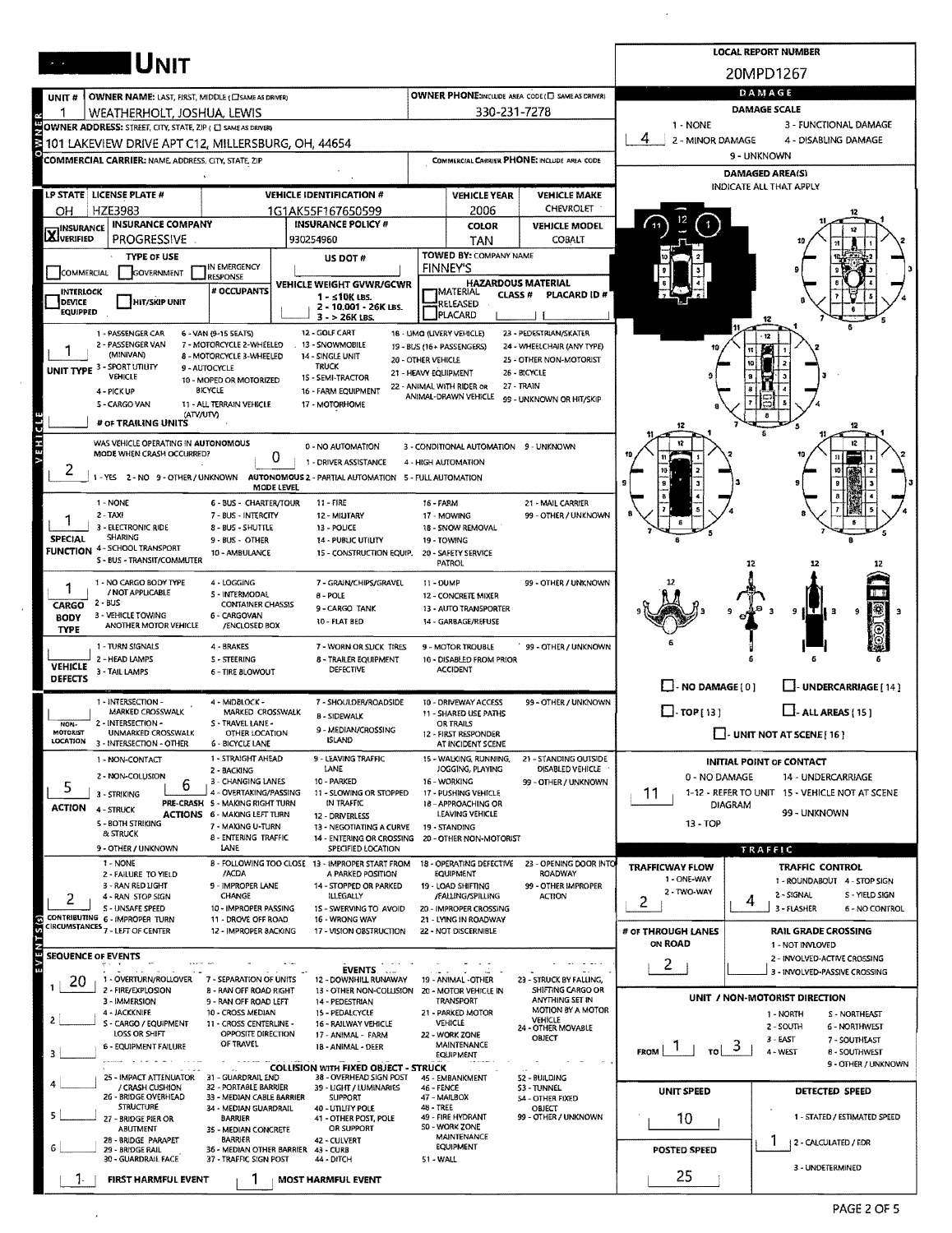|                                  | <b>IU</b> nit                                                                            |                                                             |                                                                                |                                            |                                                                |                                                   |                               | <b>LOCAL REPORT NUMBER</b><br>20MPD1267                  |
|----------------------------------|------------------------------------------------------------------------------------------|-------------------------------------------------------------|--------------------------------------------------------------------------------|--------------------------------------------|----------------------------------------------------------------|---------------------------------------------------|-------------------------------|----------------------------------------------------------|
|                                  |                                                                                          |                                                             |                                                                                |                                            |                                                                |                                                   |                               | DAMAGE                                                   |
| UNIT #                           | OWNER NAME: LAST, FIRST, MIDDLE (CISAME AS DRIVER)                                       |                                                             |                                                                                |                                            |                                                                | OWNER PHONE:INCLUDE AREA CODE (E) SAME AS DRIVER) |                               |                                                          |
| 2                                | Keim, Leroy, A                                                                           |                                                             |                                                                                |                                            | 330-401-6880                                                   |                                                   | 1 - NONE                      | <b>DAMAGE SCALE</b><br>3 - FUNCTIONAL DAMAGE             |
|                                  | OWNER ADDRESS: STREET, CITY, STATE, ZIP ( O SAME AS DRIVER)                              |                                                             |                                                                                |                                            |                                                                |                                                   | 4<br>2 - MINOR DAMAGE         | 4 - DISABLING DAMAGE                                     |
|                                  | 17765 TR 362, MILLERSBURG, OH, 44654                                                     |                                                             |                                                                                |                                            |                                                                |                                                   |                               | 9 - UNKNOWN                                              |
|                                  | <b>COMMERCIAL CARRIER: NAME, ADDRESS, CITY, STATE, ZIP</b>                               |                                                             |                                                                                |                                            |                                                                | COMMERCIAL CARRIER PHONE: INCLUDE AREA CODE       |                               |                                                          |
|                                  |                                                                                          |                                                             |                                                                                |                                            |                                                                |                                                   |                               | <b>DAMAGED AREA(S)</b><br><b>INDICATE ALL THAT APPLY</b> |
|                                  | LP STATE   LICENSE PLATE #                                                               |                                                             | <b>VEHICLE IDENTIFICATION #</b>                                                |                                            | <b>VEHICLE YEAR</b>                                            | <b>VEHICLE MAKE</b>                               |                               |                                                          |
| ΟH                               | HML7903                                                                                  |                                                             | JHMFA362X9S001187                                                              |                                            | 2009                                                           | <b>HONDA</b>                                      |                               |                                                          |
| <b>X</b> WSURANCE                | <b>INSURANCE COMPANY</b>                                                                 |                                                             | <b>INSURANCE POLICY #</b>                                                      |                                            | <b>COLOR</b>                                                   | <b>VEHICLE MODEL</b>                              |                               |                                                          |
|                                  | STATE FARM                                                                               |                                                             | 94783E2135                                                                     |                                            | <b>BLU</b>                                                     | CIVIC                                             |                               |                                                          |
|                                  | <b>TYPE OF USE</b>                                                                       |                                                             | US DOT #                                                                       |                                            | <b>TOWED BY: COMPANY NAME</b>                                  |                                                   |                               |                                                          |
| COMMERCIAL                       | GOVERNMENT                                                                               | IN EMERGENCY<br><b>RESPONSE</b>                             |                                                                                |                                            | <b>FINNEYS</b>                                                 |                                                   |                               |                                                          |
| <b>INTERLOCK</b>                 |                                                                                          | # OCCUPANTS                                                 | VEHICLE WEIGHT GVWR/GCWR                                                       |                                            | <b>HAZARDOUS MATERIAL</b><br><b>IMATERIAL</b><br><b>CLASS#</b> | <b>PLACARD ID#</b>                                |                               |                                                          |
| <b>DEVICE</b><br><b>EQUIPPED</b> | <b>HIT/SKIP UNIT</b>                                                                     |                                                             | $1 - \leq 10K$ LBS.<br>2 - 10.001 - 26K LBS.                                   |                                            | RELEASED                                                       |                                                   |                               |                                                          |
|                                  |                                                                                          |                                                             | 3 - > 26K LBS.                                                                 |                                            | PLACARD                                                        |                                                   |                               |                                                          |
|                                  | 1 - PASSENGER CAR                                                                        | 6 - VAN (9-15 SEATS)                                        | 12 - GOLF CART                                                                 |                                            | 18 - LIMO (LIVERY VEHICLE)                                     | 23 - PEDESTRIAN/SKATER                            |                               |                                                          |
|                                  | 2 - PASSENGER VAN<br>(MINIVAN)                                                           | 7 - MOTORCYCLE 2-WHEELED<br><b>B - MOTORCYCLE 3-WHEELED</b> | 13 - SNOWMOBILE<br>14 - SINGLE UNIT                                            |                                            | 19 - BUS (16+ PASSENGERS)                                      | 24 - WHEELCHAIR (ANY TYPE)                        |                               |                                                          |
|                                  | <b>UNIT TYPE 3 - SPORT UTIUTY</b>                                                        | 9 - AUTOCYCLE                                               | <b>TRUCK</b>                                                                   | 20 - OTHER VEHICLE<br>21 - HEAVY EQUIPMENT |                                                                | 25 - OTHER NON-MOTORIST<br>26 - BICYCLE           |                               |                                                          |
|                                  | <b>VEHICLE</b>                                                                           | 10 - MOPED OR MOTORIZED                                     | 15 - SEMI-TRACTOR                                                              |                                            | 22 - ANIMAL WITH RIDER OR                                      | 27 - TRAIN                                        |                               | -3                                                       |
|                                  | 4 - PICK UP<br>5 - CARGO VAN                                                             | <b>BICYCLE</b><br>11 - ALL TERRAIN VEHICLE                  | 16 - FARM EQUIPMENT<br>17 - MOTORHOME                                          |                                            | ANIMAL-DRAWN VEHICLE                                           | 99 - UNKNOWN OR HIT/SKIP                          |                               |                                                          |
| O                                | (ATV/UTV)                                                                                |                                                             |                                                                                |                                            |                                                                |                                                   |                               |                                                          |
| بن<br>ا                          | # OF TRAILING UNITS                                                                      |                                                             |                                                                                |                                            |                                                                |                                                   |                               |                                                          |
|                                  | WAS VEHICLE OPERATING IN AUTONOMOUS                                                      |                                                             | 0 - NO AUTOMATION                                                              |                                            | 3 - CONDITIONAL AUTOMATION 9 - UNKNOWN                         |                                                   |                               |                                                          |
| <b>VEHI</b>                      | MODE WHEN CRASH OCCURRED?                                                                | 0                                                           | 1 - DRIVER ASSISTANCE                                                          |                                            | 4 - HIGH AUTOMATION                                            |                                                   |                               |                                                          |
| z                                | 1 - YES 2 - NO 9 - OTHER / UNKNOWN AUTONOMOUS 2 - PARTIAL AUTOMATION 5 - FULL AUTOMATION |                                                             |                                                                                |                                            |                                                                |                                                   |                               | 10                                                       |
|                                  |                                                                                          | MODE LEVEL                                                  |                                                                                |                                            |                                                                |                                                   | 9                             |                                                          |
|                                  | 1 - NONE                                                                                 | 6 - BUS - CHARTER/TOUR                                      | 11 - FIRE                                                                      | 16 - FARM                                  |                                                                | 21 - MAIL CARRIER                                 |                               |                                                          |
|                                  | $2 - TAX$                                                                                | 7 - BUS - INTERCITY                                         | 12 - MIUTARY                                                                   |                                            | 17 - MOWING                                                    | 99 - OTHER / UNKNOWN                              |                               |                                                          |
| <b>SPECIAL</b>                   | 3 - ELECTRONIC RIDE<br>SHARING                                                           | <b>8 - BUS - SHUTTLE</b>                                    | 13 - POLICE                                                                    |                                            | 18 - SNOW REMOVAL                                              |                                                   |                               |                                                          |
|                                  | <b>FUNCTION 4 - SCHOOL TRANSPORT</b>                                                     | 9 - BUS - OTHER<br>10 - AMBULANCE                           | <b>14 - PUBLIC UTILITY</b><br>15 - CONSTRUCTION EQUIP.                         |                                            | 19 - TOWING<br>20 - SAFETY SERVICE                             |                                                   |                               |                                                          |
|                                  | <b>S - BUS - TRANSIT/COMMUTER</b>                                                        |                                                             |                                                                                |                                            | PATROL                                                         |                                                   |                               | 12<br>12                                                 |
|                                  | 1 - NO CARGO BODY TYPE                                                                   | 4 - LOGGING                                                 | 7 - GRAIN/CHIPS/GRAVEL                                                         | 11 - DUMP                                  |                                                                | 99 - OTHER / UNKNOWN                              |                               |                                                          |
|                                  | / NOT APPLICABLE                                                                         | 5 - INTERMODAL                                              | 8 - POLE                                                                       |                                            | 12 - CONCRETE MIXER                                            |                                                   |                               |                                                          |
| <b>CARGO</b>                     | 2 - BUS                                                                                  | <b>CONTAINER CHASSIS</b>                                    | 9 - CARGO TANK                                                                 |                                            | 13 - AUTO TRANSPORTER                                          |                                                   |                               | 9<br>9<br>э                                              |
| <b>BODY</b>                      | 3 - VEHICLE TOWING<br>ANOTHER MOTOR VEHICLE                                              | 6 - CARGOVAN<br>/ENCLOSED BOX                               | 10 - FLAT BED                                                                  |                                            | 14 - GARBAGE/REFUSE                                            |                                                   |                               |                                                          |
| <b>TYPE</b>                      |                                                                                          |                                                             |                                                                                |                                            |                                                                |                                                   |                               |                                                          |
|                                  | 1 - TURN SIGNALS                                                                         | 4 - BRAKES                                                  | 7 - WORN OR SLICK TIRES                                                        |                                            | 9 - MOTOR TROUBLE                                              | 99 - OTHER / UNKNOWN                              |                               |                                                          |
| <b>VEHICLE</b>                   | 2 - HEAD LAMPS<br>3 - TAIL LAMPS                                                         | S - STEERING<br><b>6 - TIRE BLOWOUT</b>                     | <b>8 - TRAILER EQUIPMENT</b><br><b>DEFECTIVE</b>                               |                                            | 10 - DISABLED FROM PRIOR<br><b>ACCIDENT</b>                    |                                                   |                               |                                                          |
| <b>DEFECTS</b>                   |                                                                                          |                                                             |                                                                                |                                            |                                                                |                                                   | $\Box$ - NO DAMAGE [ 0 ]      | $\Box$ - UNDERCARRIAGE [ 14 ]                            |
|                                  | 1 - INTERSECTION -                                                                       | 4 - MIDBLOCK -                                              | 7 - SHOULDER/ROADSIDE                                                          |                                            | 10 - DRIVEWAY ACCESS                                           | 99 - OTHER / UNKNOWN                              |                               |                                                          |
|                                  | MARKED CROSSWALK                                                                         | MARKED CROSSWALK                                            | 8 - SIDEWALK                                                                   |                                            | 11 - SHARED USE PATHS                                          |                                                   | $\Box$ -TOP[13]               | $\square$ - ALL AREAS [ 15 ]                             |
| NON-<br><b>IOTORIST</b>          | 2 - INTERSECTION -<br>UNMARKED CROSSWALK                                                 | S - TRAVEL LANE -<br>OTHER LOCATION                         | 9 - MEDIAN/CROSSING                                                            |                                            | OR TRAILS                                                      |                                                   |                               |                                                          |
| <b>LOCATION</b>                  | 3 - INTERSECTION - OTHER                                                                 | <b>6 - BICYCLE LANE</b>                                     | <b>ISLAND</b>                                                                  |                                            | 2 - FIRST RESPONDER<br>AT INCIDENT SCENE                       |                                                   |                               | $\Box$ - UNIT NOT AT SCENE [16]                          |
|                                  | 1 - NON-CONTACT                                                                          | 1 - STRAIGHT AHEAD                                          | 9 - LEAVING TRAFFIC                                                            |                                            | 15 - WALKING, RUNNING,                                         | 21 - STANDING OUTSIDE                             |                               | <b>INITIAL POINT OF CONTACT</b>                          |
|                                  | 2 - NON-COLLISION                                                                        | 2 - BACKING                                                 | LANE                                                                           |                                            | JOGGING, PLAYING                                               | DISABLED VEHICLE                                  | 0 - NO DAMAGE                 | 14 - UNDERCARRIAGE                                       |
| 5                                | 4                                                                                        | 3 - CHANGING LANES<br>4 - OVERTAKING/PASSING                | 10 - PARKED<br>11 - SLOWING OR STOPPED                                         |                                            | 16 - WORKING<br>17 - PUSHING VEHICLE                           | 99 - OTHER / UNKNOWN                              |                               | 1-12 - REFER TO UNIT 15 - VEHICLE NOT AT SCENE           |
| <b>ACTION</b>                    | 3 - STRIKING                                                                             | PRE-CRASH 5 - MAKING RIGHT TURN                             | IN TRAFFIC                                                                     |                                            | 18 - APPROACHING OR                                            |                                                   | I.<br>DIAGRAM                 |                                                          |
|                                  | 4 - STRUCK                                                                               | <b>ACTIONS 6 - MAKING LEFT TURN</b>                         | 12 - DRIVERLESS                                                                |                                            | LEAVING VEHICLE                                                |                                                   |                               | 99 - UNKNOWN                                             |
|                                  | <b>S - BOTH STRIKING</b><br>& STRUCK                                                     | 7 - MAKING U-TURN<br>8 - ENTERING TRAFFIC                   | 13 - NEGOTIATING A CURVE<br>14 - ENTERING OR CROSSING  20 - OTHER NON-MOTORIST |                                            | 19 - STANDING                                                  |                                                   | 13 - TOP                      |                                                          |
|                                  | 9 - OTHER / UNKNOWN                                                                      | LANE                                                        | SPECIFIED LOCATION                                                             |                                            |                                                                |                                                   |                               | <b>TRAFFIC</b>                                           |
|                                  | 1 - NONE                                                                                 |                                                             | 8 - FOLLOWING TOO CLOSE 13 - IMPROPER START FROM                               |                                            | 18 - OPERATING DEFECTIVE                                       | 23 - OPENING DOOR INTO                            | <b>TRAFFICWAY FLOW</b>        | <b>TRAFFIC CONTROL</b>                                   |
|                                  | 2 - FAILURE TO YIELD                                                                     | /ACDA                                                       | A PARKED POSITION                                                              |                                            | <b>EQUIPMENT</b>                                               | <b>ROADWAY</b>                                    | 1 - ONE-WAY                   | 1 - ROUNDABOUT 4 - STOP SIGN                             |
|                                  | 3 - RAN RED LIGHT<br>4 - RAN STOP SIGN                                                   | 9 - IMPROPER LANE<br><b>CHANGE</b>                          | 14 - STOPPED OR PARKED<br>ILLEGALLY                                            |                                            | 19 - LOAD SHIFTING<br>/FALLING/SPILLING                        | 99 - OTHER IMPROPER<br><b>ACTION</b>              | 2 - TWO-WAY                   | 2 - SIGNAL<br>S - YIELD SIGN                             |
| 10                               | 5 - UNSAFE SPEED                                                                         | 10 - IMPROPER PASSING                                       | 1S - SWERVING TO AVOID                                                         |                                            | 20 - IMPROPER CROSSING                                         |                                                   | 2                             | ь<br>3 - FLASHER<br>6 - NO CONTROL                       |
|                                  | CONTRIBUTING 6 - IMPROPER TURN<br>CIRCUMSTANCES <sub>7</sub> - LEFT OF CENTER            | 11 - DROVE OFF ROAD                                         | 16 - WRONG WAY                                                                 |                                            | 21 - LYING IN ROADWAY                                          |                                                   |                               |                                                          |
|                                  |                                                                                          | 12 - IMPROPER BACKING                                       | 17 - VISION OBSTRUCTION                                                        |                                            | 22 - NOT DISCERNIBLE                                           |                                                   | # OF THROUGH LANES<br>ON ROAD | <b>RAIL GRADE CROSSING</b><br>1 - NOT INVLOVED           |
| 즶                                | <b>SEOUENCE OF EVENTS</b>                                                                |                                                             |                                                                                |                                            |                                                                |                                                   |                               | 2 - INVOLVED-ACTIVE CROSSING                             |
| ΣV                               |                                                                                          |                                                             | <b>EVENTS</b>                                                                  |                                            |                                                                |                                                   | 2                             | 3 - INVOLVED-PASSIVE CROSSING                            |
| 20.                              | 1 - OVERTURN/ROLLOVER                                                                    | 7 - SEPARATION OF UNITS                                     | 12 - DOWNHILL RUNAWAY 19 - ANIMAL -OTHER                                       |                                            |                                                                | 23 - STRUCK BY FALLING,<br>SHIFTING CARGO OR      |                               |                                                          |
|                                  | 2 - FIRE/EXPLOSION<br>3 - IMMERSION                                                      | 8 - RAN OFF ROAD RIGHT<br>9 - RAN OFF ROAD LEFT             | 13 - OTHER NON-COLLISION 20 - MOTOR VEHICLE IN<br>14 - PEDESTRIAN              |                                            | TRANSPORT                                                      | ANYTHING SET IN                                   |                               | UNIT / NON-MOTORIST DIRECTION                            |
|                                  | 4 - JACKKNIFE                                                                            | 10 - CROSS MEDIAN                                           | 15 - PEDALCYCLE                                                                |                                            | 21 - PARKED MOTOR                                              | MOTION BY A MOTOR<br><b>VEHICLE</b>               |                               | 1 - NORTH<br>5 - NORTHEAST                               |
|                                  | S - CARGO / EQUIPMENT<br>LOSS OR SHIFT                                                   | 11 - CROSS CENTERLINE -<br>OPPOSITE DIRECTION               | 16 - RAILWAY VEHICLE                                                           |                                            | <b>VEHICLE</b><br>22 - WORK ZONE                               | 24 - OTHER MOVABLE                                |                               | 2 - SOUTH<br>6 - NORTHWEST                               |
|                                  | 6 - EQUIPMENT FAILURE                                                                    | OF TRAVEL                                                   | 17 - ANIMAL - FARM<br>18 - ANIMAL - DEER                                       |                                            | MAINTENANCE                                                    | OBJECT                                            | 3.                            | $3 - EAST$<br>7 - SOUTHEAST                              |
| з                                | <b>Service Street</b>                                                                    |                                                             |                                                                                |                                            | <b>EQUIPMENT</b>                                               |                                                   | <b>FROM</b><br>TO             | 4 - WEST<br><b>B - SOUTHWEST</b><br>9 - OTHER / UNKNOWN  |
|                                  | 25 - IMPACT ATTENUATOR                                                                   | 31 - GUARDRAIL END                                          | <b>COLLISION WITH FIXED OBJECT - STRUCK</b><br>38 - OVERHEAD SIGN POST         |                                            | 45 - EMBANKMENT                                                | S2 - BUILDING                                     |                               |                                                          |
|                                  | / CRASH CUSHION                                                                          | 32 - PORTABLE BARRIER                                       | 39 - LIGHT / LUMINARIES                                                        | 46 - FENCE                                 |                                                                | 53 - TUNNEL                                       | <b>UNIT SPEED</b>             | DETECTED SPEED                                           |
|                                  | 26 - BRIDGE OVERHEAD<br><b>STRUCTURE</b>                                                 | 33 - MEDIAN CABLE BARRIER<br>34 - MEDIAN GUARDRAIL          | <b>SUPPORT</b><br>40 - UTILITY POLE                                            | 4B - TREE                                  | 47 - MAILBOX                                                   | 54 - OTHER FIXED<br>OBJECT                        |                               |                                                          |
| 5                                | 27 - BRIDGE PIER OR                                                                      | <b>BARRIER</b>                                              | 41 - OTHER POST, POLE                                                          |                                            | 49 - FIRE HYDRANT                                              | 99 - OTHER / UNKNOWN                              | 20                            | 1 - STATED / ESTIMATED SPEED                             |
|                                  | ABUTMENT                                                                                 | 35 - MEDIAN CONCRETE                                        | OR SUPPORT                                                                     |                                            | 50 - WORK ZONE<br><b>MAINTENANCE</b>                           |                                                   |                               |                                                          |
|                                  | 28 - BRIDGE PARAPET<br>29 - BRIDGE RAIL                                                  | <b>BARRIER</b><br>36 - MEDIAN OTHER BARRIER 43 - CURB       | 42 - CULVERT                                                                   |                                            | <b>EQUIPMENT</b>                                               |                                                   | <b>POSTED SPEED</b>           | 2 - CALCULATED / EDR                                     |
|                                  | 30 - GUARDRAIL FACE                                                                      | 37 - TRAFFIC SIGN POST                                      | 44 - DITCH                                                                     | 51 WALL                                    |                                                                |                                                   |                               | 3 - UNDETERMINED                                         |
|                                  | <b>FIRST HARMFUL EVENT</b>                                                               | 1                                                           | <b>MOST HARMFUL EVENT</b>                                                      |                                            |                                                                |                                                   | 35                            |                                                          |

 $\sim$ 

 $\bar{z}$ 

 $\mathcal{L}^{\pm}$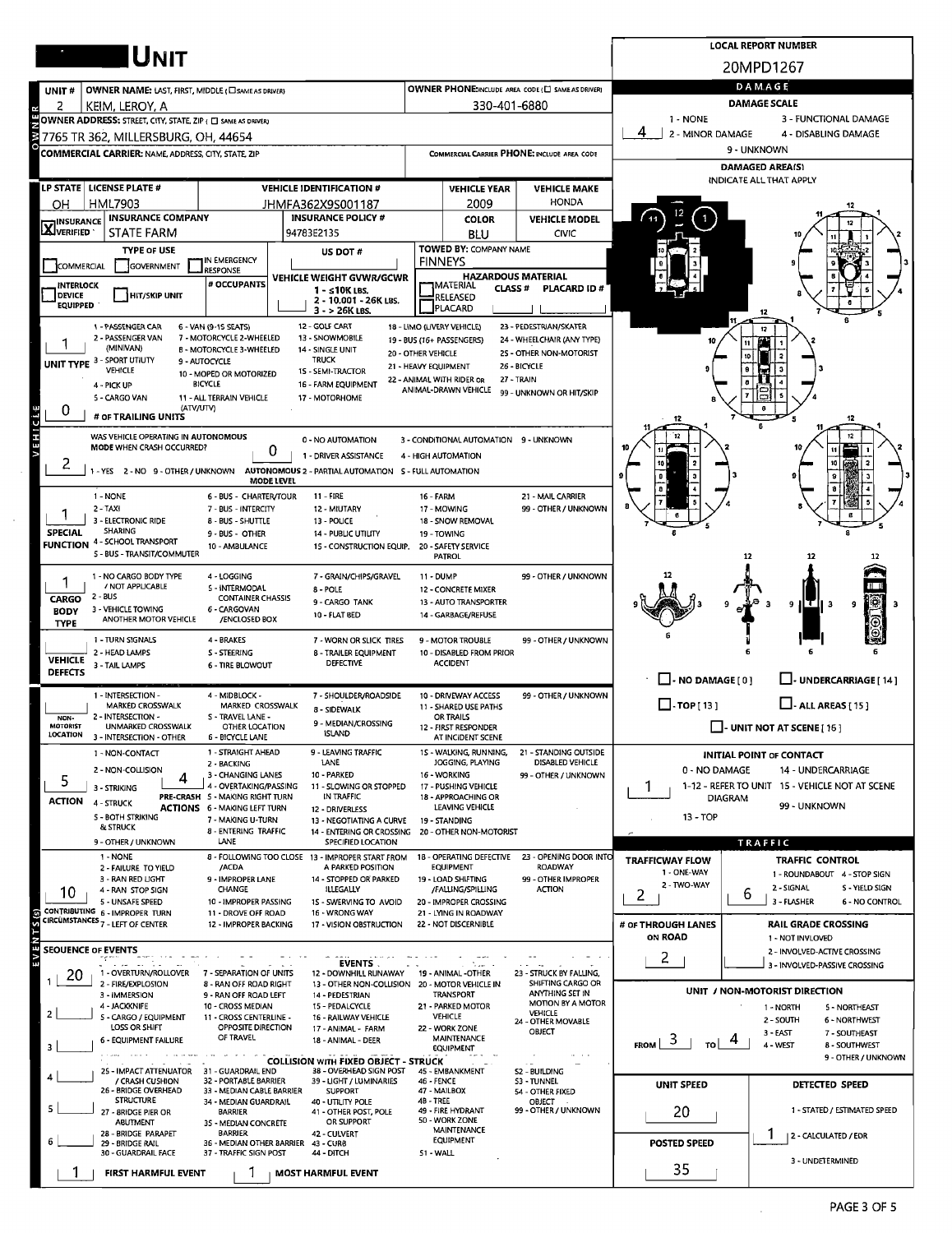| UNIT#<br>DATE OF BIRTH<br>AGE<br>NAME: LAST, FIRST, MIDDLE<br><b>GENDER</b><br>WEATHERHOLT, JOSHUA, LEWIS<br>26<br>05/12/1994<br>м<br><b>ADDRESS: STREET, CITY, STATE, ZIP</b><br><b>CONTACT PHONE - INCLUDE AREA CODE</b><br>330-231-7278<br>101 LAKEVIEW DRIVE APT C12, MILLERSBURG, OH, 44654<br><b>SAFETY EQUIPMENT</b><br><b>SEATING</b><br>AIR BAG USAGE EIECTION<br>INJURIES INJURED<br>INJURED TAKEN TO: MEDICAL FACILITY (NAME, CITY)<br><b>TRAPPED</b><br><b>EMS AGENCY (NAME)</b><br><b>DOT-COMPLIANT</b><br><b>USED</b><br>POSITION<br><b>TAKEN</b><br>IMC HELMET<br>BY<br>1<br>$+1$<br>4<br>1<br>1<br>1<br>5<br>LOCAL<br>OL STATE OPERATOR LICENSE NUMBER<br><b>OFFENSE CHARGED</b><br><b>OFFENSE DESCRIPTION</b><br><b>CITATION NUMBER</b><br>õ<br>CODE<br>OН<br>TT541317<br><b>ALCOHOL TEST</b><br>DRUG TEST(S)<br><b>ENDORSEMENT</b><br>OL CLASS<br>ALCOHOL / DRUG SUSPECTED<br><b>CONDITION</b><br><b>RESTRICTION SELECT UP TO 3</b><br><b>DRIVER</b><br>DISTRACTED<br><b>ALCOHOL</b><br>MARUUANA<br><b>STATUS</b><br><b>STATUS</b><br><b>TYPE</b><br>VALUE<br><b>TYPE</b><br>RESULTS SELECT UP TO 4<br>BY <sub>1</sub><br>4<br>1<br>OTHER DRUG<br>-1<br>-1<br>1<br>1<br>UNIT#<br>NAME: LAST, FIRST, MIDDLE<br><b>DATE OF BIRTH</b><br>AGE<br><b>GENDER</b><br>KEIM, TERREL, ALAN<br>2<br>11/19/2002<br>17<br>м<br><b>ADDRESS: STREET, CITY, STATE, ZIP</b><br><b>CONTACT PHONE - INCLUDE AREA CODE</b><br><b>NON-MOTOR</b><br>330-401-6880<br>7765 TR 362, MILLERSBURG, OH, 44654<br><b>SAFETY EQUIPMENT</b><br><b>INJURIES INJURED</b><br><b>INJURED TAKEN TO: MEDICAL FACILITY (NAME, CITY)</b><br><b>SEATING</b><br>AIR BAG USAGE<br><b>EJECTION</b><br><b>TRAPPED</b><br><b>EMS AGENCY (NAME)</b><br><b>DOT-COMPLIANT</b><br><b>USED</b><br><b>POSITION</b><br><b>TAKEN</b><br>IMC HELMET<br>5<br>BY<br>1<br>$+1$ +<br>4<br>1<br>1<br>1<br><b>OTORIST</b><br>LOCAL<br>OL STATE OPERATOR LICENSE NUMBER<br><b>OFFENSE DESCRIPTION</b><br><b>OFFENSE CHARGED</b><br><b>CITATION NUMBER</b><br>CODE<br>OН<br>UW751730<br><b>ALCOHOL TEST</b><br><b>DRUG TEST(S)</b><br><b>ENDORSEMENT</b><br>OL CLASS<br>ALCOHOL / DRUG SUSPECTED<br><b>CONDITION</b><br><b>RESTRICTION SELECT UP TO 3</b><br><b>DRIVER</b><br><b>DISTRACTED</b><br>ALCOHOL<br>MARIJUANA<br><b>STATUS</b><br>VALUE<br><b>STATUS</b><br>RESULTS SELECT UP TO 4<br><b>TYPE</b><br><b>TYPE</b><br>ΒY<br>1<br>4<br>OTHER DRUG<br>1<br>1<br>1<br>-1<br>UNIT #<br>NAME: LAST, FIRST, MIDDLE<br><b>AGE</b><br>DATE OF BIRTH<br><b>GENDER</b><br>ADDRESS: STREET, CITY, STATE, ZIP<br><b>CONTACT PHONE - INCLUDE AREA CODE</b><br>NON-MOTOI<br><b>INJURIES INJURED</b><br>INJURED TAKEN TO: MEDICAL FACILITY (NAME, CITY)<br><b>SAFETY EQUIPMENT</b><br><b>SEATING</b><br>AIR BAG USAGE<br><b>EJECTION</b><br><b>TRAPPED</b><br><b>EMS AGENCY (NAME)</b><br><b>DOT-COMPLIANT</b><br>USED<br>POSITION<br>TAKEN<br><b>IMC HELMET</b><br>BY<br>LOCAL<br>OL STATE OPERATOR LICENSE NUMBER<br>OFFENSE CHARGED<br>OFFENSE DESCRIPTION<br><b>CITATION NUMBER</b><br><b>OTORL</b><br>CODE<br><b>ALCOHOL TEST</b><br><b>DRUG TEST(S)</b><br><b>ENDORSEMENT</b><br>OL CLASS<br>ALCOHOL / DRUG SUSPECTED<br><b>CONDITION</b><br><b>RESTRICTION SELECT UP TO 3</b><br><b>DRIVER</b><br><b>DISTRACTED</b><br>ALCOHOL<br>MARUUANA<br><b>STATUS</b><br><b>TYPE</b><br>VALUE<br><b>STATUS</b><br><b>TYPE</b><br>RESULTS SELECT UP TO 4<br>BY<br><b>OTHER DRUG</b><br><b>INJURIES</b><br><b>OL RESTRICTION(S)</b><br><b>SEATING POSITION</b><br>OL CLASS<br><b>DRIVER DISTRACTION</b><br>AIR BAG<br><b>TEST STATUS</b><br>1 - NOT DEPLOYED<br>1 - FATAL<br>- FRONT - LEFT SIDE<br>1 - NOT DISTRACTED<br>1 - NONE GIVEN<br>1 - ALCOHOL INTERLOCK<br>. 1 - CLASS A $\mathbb{M}_\mathbb{N}$<br>2 - DEPLOYED FRONT<br>(MOTORCYCLE DRIVER)<br>2 - MANUALLY OPERATING AN<br>2 - TEST REFUSED<br>DEVICE.<br>2 - SUSPECTED SERIOUS<br>3 - DEPLOYED SIDE<br>2 - CLASS B<br>2* FRONT - MIDDLE<br><b>ELECTRONIC</b><br>2 - CDL INTRASTATE ONLY<br>3 - TEST GIVEN.<br>INJURY<br>4 - DEPLOYED BOTH<br>3 - FRONT - RIGHT SIDE<br>COMMUNICATION DEVICE<br>3 - CORRECTIVE LENSES<br>CONTAMINATED SAMPLE<br>3 - CLASS C<br>3 - SUSPECTED MINOR<br><b>FRONT/SIDE</b><br>4 - SECOND - LEFT SIDE<br>4 - FARM WAIVER<br>(TEXTING, TYPING,<br>/ UNUSABLE<br>INJURY :<br><b>5 - NOT APPLICABLE</b><br>4 - REGULAR CLASS<br>S - EXCEPT CLASS A BUS<br>DIAHNG)<br>(MOTORCYCLE PASSENGER)<br>4 - TEST GIVEN,<br>4 - POSSIBLE INJURY<br>TALKING ON HANDS-FREE<br>3<br>9 - DEPLOYMENT UNKNOWN'<br>$(OHIO = D)$<br>6 - EXCEPT CLASS A<br>S - SECOND - MIDDLE<br><b>RESULTS KNOWN</b><br>COMMUNICATION DEVICE<br>& CLASS B BUS<br>S - NO APPARENT INJURY<br>6 - SECOND - RIGHT SIDE<br>S - TEST GIVEN,<br>5 - M/C MOPED ONLY<br>- TALKING ON HAND-HELD<br>- EXCEPT TRACTOR-TRAILER<br>7 - THIRD - LEFT SIDE<br><b>RESULTS UNKNOWN</b><br><b>EJECTION</b><br>COMMUNICATION DEVICE<br>(8 - INTERMEDIATE LICENSE<br>6 - NO VALID OL<br>(MOTORCYCLE SIDE CAR)<br><b>INJURIES TAKEN BY</b><br>5 - OTHER ACTIVITY WITH AN<br><b>RESTRICTIONS</b><br>1 - NOT EJECTED<br><b>ALCOHOL TEST TYPE</b><br>8 - THIRD - MIDDLE<br>ELECTRONIC DEVICE<br>LEARNER'S PERMIT<br>2 - PARTIALLY EJECTED<br>OL ENDORSEMENT<br>1 - NONE<br>1 - NOT TRANSPORTED<br>9 - THIRD - RIGHT SIDE<br>"6 - PASSENGER<br><b>RESTRICTIONS</b><br>3 - TOTALLY EJECTED<br>2 - BLOOD<br><b>/TREATED AT SCENE</b><br>10 - SLEEPER SECTION<br><b>7 - OTHER DISTRACTION</b><br>10 - LIMITED TO DAYLIGHT<br>$\cdot$ H - HAZMAT $^{\circ}$<br>4 - NOT APPLICABLE<br>2 - EMS<br><b>OF TRUCK CAB</b><br>3 - URINE<br>INSIDE THE VEHICLE<br>ONLY -<br>M - MOTORCYCLE<br>- PASSENGER IN<br>4 - BREATH<br>- OTHER DISTRACTION<br>- 8<br>11 - LIMITED TO EMPLOYMENT.<br><b>TRAPPED</b><br>3 - POLICE<br>OTHER ENCLOSED CARGO<br>OUTSIDE THE VEHICLE<br><b>S-OTHER</b><br>P - PASSENGER<br>† 12 - LIMITED - OTHER<br>∗ 1 - NOT TRAPPED<br>9 - OTHER / UNKNOWN<br>AREA (NON-TRAILING UNIT,<br>9 - OTHER / UNKNOWN<br>13 - MECHANICAL DEVICES<br>N - TANKER<br><b>DRUG TEST TYPE</b><br>2 - EXTRICATED BY<br>BUS, PICK-UP WITH CAP)<br>(SPECIAL BRAKES, HAND<br>CONDITION<br>1 - NONE<br>2 - PASSENGER IN<br>'MECHANICAL MEANS<br>Q - MOTOR SCOOTER<br>CONTROLS, OR OTHER<br><b>SAFETY EQUIPMENT</b><br>: 1 - APPARENTLY NORMAL<br>$\cdot$ 2 - BLOOD<br>UNENCLOSED CARGO AREA : 3 - FREED BY<br><b>ADAPTIVE DEVICES)</b><br>R - THREE-WHEEL<br>1 - NONE USED<br>13 - TRAILING UNIT<br>2 - PHYSICAL IMPAIRMENT<br>3 - URINE<br>NON-MECHANICAL MEANS<br>14 - MILITARY VEHICLES ONLY<br>. MOTORCYCLE<br><sup>2</sup> 3 - EMOTIONAL (E.G.,<br>2 - SHOULDER BELT ONLY<br>14 - Riding on Vehicle<br>4 - OTHER<br><b>15 - MOTOR VEHICLES</b><br>S - SCHOOL BUS<br>DEPRESSED, ANGRY,<br><b>EXTERIOR</b><br>- USED<br><b>WITHOUT AIR BRAKES</b><br><b>DRUG TEST RESULT(S)</b><br><b>16 - OUTSIDE MIRROR</b><br>`DISTURBED)<br>3 - LAP BELT ONLY USED<br>(NON-TRAILING UNIT)<br>定型<br>T - DOUBLE & TRIPLE<br>- 17 - PROSTHETIC AID<br>15 - NON-MOTORIST<br>4 - SHOULDER & LAP BELT<br>`4 ÷ ILLNESS<br>1 - AMPHETAMINES<br><b>TRAILERS</b><br>-18 - OTHER .<br>99 - OTHER / UNKNOWN<br>· USED<br>`S:FELL ASLEEP, FAINTED,<br>2 - BARBITURATES<br>, X - TANKER / HAZMAT<br>5'- CHILD RESTRAINT SYSTEM<br>-11<br>FATIGUED, ETC.<br>, 3 - BENZODIAZEPINES<br>∤6 - UNDER THE INFLUENCE OF<br>- FORWARD FACING<br>4 - CANNABINOIDS ·<br>MEDICATIONS / DRUGS /<br>6 - CHILD RESTRAINT SYSTEM<br><b>GENDER</b><br><b>S - COCAINE</b><br><b>ALCOHOL</b><br>- REAR FACING<br>6 - OPIATES / OPIOIDS<br>-F - FEMALE<br>- OTHER / UNKNOWN<br>7 - BOOSTER SEAT<br>7 - OTHER<br>M - MALE  <br>8 - HELMET USED<br>8 - NEGATIVE RESULTS<br>9 - PROTECTIVE PADS USED<br>U - OTHER / UNKNOWN<br>(ELBOWS, KNEES, ETC) | <b>WE MOTORIST / NON-MOTORIST</b> |  |  |  |  |  |  |  |  | <b>LOCAL REPORT NUMBER</b><br>20MPD1267 |  |  |  |  |  |  |  |  |  |  |
|----------------------------------------------------------------------------------------------------------------------------------------------------------------------------------------------------------------------------------------------------------------------------------------------------------------------------------------------------------------------------------------------------------------------------------------------------------------------------------------------------------------------------------------------------------------------------------------------------------------------------------------------------------------------------------------------------------------------------------------------------------------------------------------------------------------------------------------------------------------------------------------------------------------------------------------------------------------------------------------------------------------------------------------------------------------------------------------------------------------------------------------------------------------------------------------------------------------------------------------------------------------------------------------------------------------------------------------------------------------------------------------------------------------------------------------------------------------------------------------------------------------------------------------------------------------------------------------------------------------------------------------------------------------------------------------------------------------------------------------------------------------------------------------------------------------------------------------------------------------------------------------------------------------------------------------------------------------------------------------------------------------------------------------------------------------------------------------------------------------------------------------------------------------------------------------------------------------------------------------------------------------------------------------------------------------------------------------------------------------------------------------------------------------------------------------------------------------------------------------------------------------------------------------------------------------------------------------------------------------------------------------------------------------------------------------------------------------------------------------------------------------------------------------------------------------------------------------------------------------------------------------------------------------------------------------------------------------------------------------------------------------------------------------------------------------------------------------------------------------------------------------------------------------------------------------------------------------------------------------------------------------------------------------------------------------------------------------------------------------------------------------------------------------------------------------------------------------------------------------------------------------------------------------------------------------------------------------------------------------------------------------------------------------------------------------------------------------------------------------------------------------------------------------------------------------------------------------------------------------------------------------------------------------------------------------------------------------------------------------------------------------------------------------------------------------------------------------------------------------------------------------------------------------------------------------------------------------------------------------------------------------------------------------------------------------------------------------------------------------------------------------------------------------------------------------------------------------------------------------------------------------------------------------------------------------------------------------------------------------------------------------------------------------------------------------------------------------------------------------------------------------------------------------------------------------------------------------------------------------------------------------------------------------------------------------------------------------------------------------------------------------------------------------------------------------------------------------------------------------------------------------------------------------------------------------------------------------------------------------------------------------------------------------------------------------------------------------------------------------------------------------------------------------------------------------------------------------------------------------------------------------------------------------------------------------------------------------------------------------------------------------------------------------------------------------------------------------------------------------------------------------------------------------------------------------------------------------------------------------------------------------------------------------------------------------------------------------------------------------------------------------------------------------------------------------------------------------------------------------------------------------------------------------------------------------------------------------------------------------------------------------------------------------------------------------------------------------------------------------------------------------------------------------------------------------------------------------------------------------------------------------------------------------------------------------------------------------------------------------------------------------------------------------------------------------------------------------------------------------------------------------------------------------------------------------------------------------------------------------------------------------------------------------------------------------------------------------------------------------------------------------------------------------------------------------------------------------------------------------------------------------------------------------------------------------------------------------------------------------------------------------------------------------------------------------------------------------------------------------------------------------------------------------------------------------------------------------------------------------------------------------------------------------------------------------------------------------------------------------------------------------------------------------------------------------------------------------------------------------------------------------|-----------------------------------|--|--|--|--|--|--|--|--|-----------------------------------------|--|--|--|--|--|--|--|--|--|--|
|                                                                                                                                                                                                                                                                                                                                                                                                                                                                                                                                                                                                                                                                                                                                                                                                                                                                                                                                                                                                                                                                                                                                                                                                                                                                                                                                                                                                                                                                                                                                                                                                                                                                                                                                                                                                                                                                                                                                                                                                                                                                                                                                                                                                                                                                                                                                                                                                                                                                                                                                                                                                                                                                                                                                                                                                                                                                                                                                                                                                                                                                                                                                                                                                                                                                                                                                                                                                                                                                                                                                                                                                                                                                                                                                                                                                                                                                                                                                                                                                                                                                                                                                                                                                                                                                                                                                                                                                                                                                                                                                                                                                                                                                                                                                                                                                                                                                                                                                                                                                                                                                                                                                                                                                                                                                                                                                                                                                                                                                                                                                                                                                                                                                                                                                                                                                                                                                                                                                                                                                                                                                                                                                                                                                                                                                                                                                                                                                                                                                                                                                                                                                                                                                                                                                                                                                                                                                                                                                                                                                                                                                                                                                                                                                                                                                                                                                                                                                                                                                                                                                                                                                                                                                                                                                                                |                                   |  |  |  |  |  |  |  |  |                                         |  |  |  |  |  |  |  |  |  |  |
|                                                                                                                                                                                                                                                                                                                                                                                                                                                                                                                                                                                                                                                                                                                                                                                                                                                                                                                                                                                                                                                                                                                                                                                                                                                                                                                                                                                                                                                                                                                                                                                                                                                                                                                                                                                                                                                                                                                                                                                                                                                                                                                                                                                                                                                                                                                                                                                                                                                                                                                                                                                                                                                                                                                                                                                                                                                                                                                                                                                                                                                                                                                                                                                                                                                                                                                                                                                                                                                                                                                                                                                                                                                                                                                                                                                                                                                                                                                                                                                                                                                                                                                                                                                                                                                                                                                                                                                                                                                                                                                                                                                                                                                                                                                                                                                                                                                                                                                                                                                                                                                                                                                                                                                                                                                                                                                                                                                                                                                                                                                                                                                                                                                                                                                                                                                                                                                                                                                                                                                                                                                                                                                                                                                                                                                                                                                                                                                                                                                                                                                                                                                                                                                                                                                                                                                                                                                                                                                                                                                                                                                                                                                                                                                                                                                                                                                                                                                                                                                                                                                                                                                                                                                                                                                                                                |                                   |  |  |  |  |  |  |  |  |                                         |  |  |  |  |  |  |  |  |  |  |
|                                                                                                                                                                                                                                                                                                                                                                                                                                                                                                                                                                                                                                                                                                                                                                                                                                                                                                                                                                                                                                                                                                                                                                                                                                                                                                                                                                                                                                                                                                                                                                                                                                                                                                                                                                                                                                                                                                                                                                                                                                                                                                                                                                                                                                                                                                                                                                                                                                                                                                                                                                                                                                                                                                                                                                                                                                                                                                                                                                                                                                                                                                                                                                                                                                                                                                                                                                                                                                                                                                                                                                                                                                                                                                                                                                                                                                                                                                                                                                                                                                                                                                                                                                                                                                                                                                                                                                                                                                                                                                                                                                                                                                                                                                                                                                                                                                                                                                                                                                                                                                                                                                                                                                                                                                                                                                                                                                                                                                                                                                                                                                                                                                                                                                                                                                                                                                                                                                                                                                                                                                                                                                                                                                                                                                                                                                                                                                                                                                                                                                                                                                                                                                                                                                                                                                                                                                                                                                                                                                                                                                                                                                                                                                                                                                                                                                                                                                                                                                                                                                                                                                                                                                                                                                                                                                |                                   |  |  |  |  |  |  |  |  |                                         |  |  |  |  |  |  |  |  |  |  |
|                                                                                                                                                                                                                                                                                                                                                                                                                                                                                                                                                                                                                                                                                                                                                                                                                                                                                                                                                                                                                                                                                                                                                                                                                                                                                                                                                                                                                                                                                                                                                                                                                                                                                                                                                                                                                                                                                                                                                                                                                                                                                                                                                                                                                                                                                                                                                                                                                                                                                                                                                                                                                                                                                                                                                                                                                                                                                                                                                                                                                                                                                                                                                                                                                                                                                                                                                                                                                                                                                                                                                                                                                                                                                                                                                                                                                                                                                                                                                                                                                                                                                                                                                                                                                                                                                                                                                                                                                                                                                                                                                                                                                                                                                                                                                                                                                                                                                                                                                                                                                                                                                                                                                                                                                                                                                                                                                                                                                                                                                                                                                                                                                                                                                                                                                                                                                                                                                                                                                                                                                                                                                                                                                                                                                                                                                                                                                                                                                                                                                                                                                                                                                                                                                                                                                                                                                                                                                                                                                                                                                                                                                                                                                                                                                                                                                                                                                                                                                                                                                                                                                                                                                                                                                                                                                                |                                   |  |  |  |  |  |  |  |  |                                         |  |  |  |  |  |  |  |  |  |  |
|                                                                                                                                                                                                                                                                                                                                                                                                                                                                                                                                                                                                                                                                                                                                                                                                                                                                                                                                                                                                                                                                                                                                                                                                                                                                                                                                                                                                                                                                                                                                                                                                                                                                                                                                                                                                                                                                                                                                                                                                                                                                                                                                                                                                                                                                                                                                                                                                                                                                                                                                                                                                                                                                                                                                                                                                                                                                                                                                                                                                                                                                                                                                                                                                                                                                                                                                                                                                                                                                                                                                                                                                                                                                                                                                                                                                                                                                                                                                                                                                                                                                                                                                                                                                                                                                                                                                                                                                                                                                                                                                                                                                                                                                                                                                                                                                                                                                                                                                                                                                                                                                                                                                                                                                                                                                                                                                                                                                                                                                                                                                                                                                                                                                                                                                                                                                                                                                                                                                                                                                                                                                                                                                                                                                                                                                                                                                                                                                                                                                                                                                                                                                                                                                                                                                                                                                                                                                                                                                                                                                                                                                                                                                                                                                                                                                                                                                                                                                                                                                                                                                                                                                                                                                                                                                                                |                                   |  |  |  |  |  |  |  |  |                                         |  |  |  |  |  |  |  |  |  |  |
|                                                                                                                                                                                                                                                                                                                                                                                                                                                                                                                                                                                                                                                                                                                                                                                                                                                                                                                                                                                                                                                                                                                                                                                                                                                                                                                                                                                                                                                                                                                                                                                                                                                                                                                                                                                                                                                                                                                                                                                                                                                                                                                                                                                                                                                                                                                                                                                                                                                                                                                                                                                                                                                                                                                                                                                                                                                                                                                                                                                                                                                                                                                                                                                                                                                                                                                                                                                                                                                                                                                                                                                                                                                                                                                                                                                                                                                                                                                                                                                                                                                                                                                                                                                                                                                                                                                                                                                                                                                                                                                                                                                                                                                                                                                                                                                                                                                                                                                                                                                                                                                                                                                                                                                                                                                                                                                                                                                                                                                                                                                                                                                                                                                                                                                                                                                                                                                                                                                                                                                                                                                                                                                                                                                                                                                                                                                                                                                                                                                                                                                                                                                                                                                                                                                                                                                                                                                                                                                                                                                                                                                                                                                                                                                                                                                                                                                                                                                                                                                                                                                                                                                                                                                                                                                                                                |                                   |  |  |  |  |  |  |  |  |                                         |  |  |  |  |  |  |  |  |  |  |
|                                                                                                                                                                                                                                                                                                                                                                                                                                                                                                                                                                                                                                                                                                                                                                                                                                                                                                                                                                                                                                                                                                                                                                                                                                                                                                                                                                                                                                                                                                                                                                                                                                                                                                                                                                                                                                                                                                                                                                                                                                                                                                                                                                                                                                                                                                                                                                                                                                                                                                                                                                                                                                                                                                                                                                                                                                                                                                                                                                                                                                                                                                                                                                                                                                                                                                                                                                                                                                                                                                                                                                                                                                                                                                                                                                                                                                                                                                                                                                                                                                                                                                                                                                                                                                                                                                                                                                                                                                                                                                                                                                                                                                                                                                                                                                                                                                                                                                                                                                                                                                                                                                                                                                                                                                                                                                                                                                                                                                                                                                                                                                                                                                                                                                                                                                                                                                                                                                                                                                                                                                                                                                                                                                                                                                                                                                                                                                                                                                                                                                                                                                                                                                                                                                                                                                                                                                                                                                                                                                                                                                                                                                                                                                                                                                                                                                                                                                                                                                                                                                                                                                                                                                                                                                                                                                |                                   |  |  |  |  |  |  |  |  |                                         |  |  |  |  |  |  |  |  |  |  |
|                                                                                                                                                                                                                                                                                                                                                                                                                                                                                                                                                                                                                                                                                                                                                                                                                                                                                                                                                                                                                                                                                                                                                                                                                                                                                                                                                                                                                                                                                                                                                                                                                                                                                                                                                                                                                                                                                                                                                                                                                                                                                                                                                                                                                                                                                                                                                                                                                                                                                                                                                                                                                                                                                                                                                                                                                                                                                                                                                                                                                                                                                                                                                                                                                                                                                                                                                                                                                                                                                                                                                                                                                                                                                                                                                                                                                                                                                                                                                                                                                                                                                                                                                                                                                                                                                                                                                                                                                                                                                                                                                                                                                                                                                                                                                                                                                                                                                                                                                                                                                                                                                                                                                                                                                                                                                                                                                                                                                                                                                                                                                                                                                                                                                                                                                                                                                                                                                                                                                                                                                                                                                                                                                                                                                                                                                                                                                                                                                                                                                                                                                                                                                                                                                                                                                                                                                                                                                                                                                                                                                                                                                                                                                                                                                                                                                                                                                                                                                                                                                                                                                                                                                                                                                                                                                                |                                   |  |  |  |  |  |  |  |  |                                         |  |  |  |  |  |  |  |  |  |  |
|                                                                                                                                                                                                                                                                                                                                                                                                                                                                                                                                                                                                                                                                                                                                                                                                                                                                                                                                                                                                                                                                                                                                                                                                                                                                                                                                                                                                                                                                                                                                                                                                                                                                                                                                                                                                                                                                                                                                                                                                                                                                                                                                                                                                                                                                                                                                                                                                                                                                                                                                                                                                                                                                                                                                                                                                                                                                                                                                                                                                                                                                                                                                                                                                                                                                                                                                                                                                                                                                                                                                                                                                                                                                                                                                                                                                                                                                                                                                                                                                                                                                                                                                                                                                                                                                                                                                                                                                                                                                                                                                                                                                                                                                                                                                                                                                                                                                                                                                                                                                                                                                                                                                                                                                                                                                                                                                                                                                                                                                                                                                                                                                                                                                                                                                                                                                                                                                                                                                                                                                                                                                                                                                                                                                                                                                                                                                                                                                                                                                                                                                                                                                                                                                                                                                                                                                                                                                                                                                                                                                                                                                                                                                                                                                                                                                                                                                                                                                                                                                                                                                                                                                                                                                                                                                                                |                                   |  |  |  |  |  |  |  |  |                                         |  |  |  |  |  |  |  |  |  |  |
|                                                                                                                                                                                                                                                                                                                                                                                                                                                                                                                                                                                                                                                                                                                                                                                                                                                                                                                                                                                                                                                                                                                                                                                                                                                                                                                                                                                                                                                                                                                                                                                                                                                                                                                                                                                                                                                                                                                                                                                                                                                                                                                                                                                                                                                                                                                                                                                                                                                                                                                                                                                                                                                                                                                                                                                                                                                                                                                                                                                                                                                                                                                                                                                                                                                                                                                                                                                                                                                                                                                                                                                                                                                                                                                                                                                                                                                                                                                                                                                                                                                                                                                                                                                                                                                                                                                                                                                                                                                                                                                                                                                                                                                                                                                                                                                                                                                                                                                                                                                                                                                                                                                                                                                                                                                                                                                                                                                                                                                                                                                                                                                                                                                                                                                                                                                                                                                                                                                                                                                                                                                                                                                                                                                                                                                                                                                                                                                                                                                                                                                                                                                                                                                                                                                                                                                                                                                                                                                                                                                                                                                                                                                                                                                                                                                                                                                                                                                                                                                                                                                                                                                                                                                                                                                                                                |                                   |  |  |  |  |  |  |  |  |                                         |  |  |  |  |  |  |  |  |  |  |
|                                                                                                                                                                                                                                                                                                                                                                                                                                                                                                                                                                                                                                                                                                                                                                                                                                                                                                                                                                                                                                                                                                                                                                                                                                                                                                                                                                                                                                                                                                                                                                                                                                                                                                                                                                                                                                                                                                                                                                                                                                                                                                                                                                                                                                                                                                                                                                                                                                                                                                                                                                                                                                                                                                                                                                                                                                                                                                                                                                                                                                                                                                                                                                                                                                                                                                                                                                                                                                                                                                                                                                                                                                                                                                                                                                                                                                                                                                                                                                                                                                                                                                                                                                                                                                                                                                                                                                                                                                                                                                                                                                                                                                                                                                                                                                                                                                                                                                                                                                                                                                                                                                                                                                                                                                                                                                                                                                                                                                                                                                                                                                                                                                                                                                                                                                                                                                                                                                                                                                                                                                                                                                                                                                                                                                                                                                                                                                                                                                                                                                                                                                                                                                                                                                                                                                                                                                                                                                                                                                                                                                                                                                                                                                                                                                                                                                                                                                                                                                                                                                                                                                                                                                                                                                                                                                |                                   |  |  |  |  |  |  |  |  |                                         |  |  |  |  |  |  |  |  |  |  |
|                                                                                                                                                                                                                                                                                                                                                                                                                                                                                                                                                                                                                                                                                                                                                                                                                                                                                                                                                                                                                                                                                                                                                                                                                                                                                                                                                                                                                                                                                                                                                                                                                                                                                                                                                                                                                                                                                                                                                                                                                                                                                                                                                                                                                                                                                                                                                                                                                                                                                                                                                                                                                                                                                                                                                                                                                                                                                                                                                                                                                                                                                                                                                                                                                                                                                                                                                                                                                                                                                                                                                                                                                                                                                                                                                                                                                                                                                                                                                                                                                                                                                                                                                                                                                                                                                                                                                                                                                                                                                                                                                                                                                                                                                                                                                                                                                                                                                                                                                                                                                                                                                                                                                                                                                                                                                                                                                                                                                                                                                                                                                                                                                                                                                                                                                                                                                                                                                                                                                                                                                                                                                                                                                                                                                                                                                                                                                                                                                                                                                                                                                                                                                                                                                                                                                                                                                                                                                                                                                                                                                                                                                                                                                                                                                                                                                                                                                                                                                                                                                                                                                                                                                                                                                                                                                                |                                   |  |  |  |  |  |  |  |  |                                         |  |  |  |  |  |  |  |  |  |  |
|                                                                                                                                                                                                                                                                                                                                                                                                                                                                                                                                                                                                                                                                                                                                                                                                                                                                                                                                                                                                                                                                                                                                                                                                                                                                                                                                                                                                                                                                                                                                                                                                                                                                                                                                                                                                                                                                                                                                                                                                                                                                                                                                                                                                                                                                                                                                                                                                                                                                                                                                                                                                                                                                                                                                                                                                                                                                                                                                                                                                                                                                                                                                                                                                                                                                                                                                                                                                                                                                                                                                                                                                                                                                                                                                                                                                                                                                                                                                                                                                                                                                                                                                                                                                                                                                                                                                                                                                                                                                                                                                                                                                                                                                                                                                                                                                                                                                                                                                                                                                                                                                                                                                                                                                                                                                                                                                                                                                                                                                                                                                                                                                                                                                                                                                                                                                                                                                                                                                                                                                                                                                                                                                                                                                                                                                                                                                                                                                                                                                                                                                                                                                                                                                                                                                                                                                                                                                                                                                                                                                                                                                                                                                                                                                                                                                                                                                                                                                                                                                                                                                                                                                                                                                                                                                                                |                                   |  |  |  |  |  |  |  |  |                                         |  |  |  |  |  |  |  |  |  |  |
|                                                                                                                                                                                                                                                                                                                                                                                                                                                                                                                                                                                                                                                                                                                                                                                                                                                                                                                                                                                                                                                                                                                                                                                                                                                                                                                                                                                                                                                                                                                                                                                                                                                                                                                                                                                                                                                                                                                                                                                                                                                                                                                                                                                                                                                                                                                                                                                                                                                                                                                                                                                                                                                                                                                                                                                                                                                                                                                                                                                                                                                                                                                                                                                                                                                                                                                                                                                                                                                                                                                                                                                                                                                                                                                                                                                                                                                                                                                                                                                                                                                                                                                                                                                                                                                                                                                                                                                                                                                                                                                                                                                                                                                                                                                                                                                                                                                                                                                                                                                                                                                                                                                                                                                                                                                                                                                                                                                                                                                                                                                                                                                                                                                                                                                                                                                                                                                                                                                                                                                                                                                                                                                                                                                                                                                                                                                                                                                                                                                                                                                                                                                                                                                                                                                                                                                                                                                                                                                                                                                                                                                                                                                                                                                                                                                                                                                                                                                                                                                                                                                                                                                                                                                                                                                                                                |                                   |  |  |  |  |  |  |  |  |                                         |  |  |  |  |  |  |  |  |  |  |
|                                                                                                                                                                                                                                                                                                                                                                                                                                                                                                                                                                                                                                                                                                                                                                                                                                                                                                                                                                                                                                                                                                                                                                                                                                                                                                                                                                                                                                                                                                                                                                                                                                                                                                                                                                                                                                                                                                                                                                                                                                                                                                                                                                                                                                                                                                                                                                                                                                                                                                                                                                                                                                                                                                                                                                                                                                                                                                                                                                                                                                                                                                                                                                                                                                                                                                                                                                                                                                                                                                                                                                                                                                                                                                                                                                                                                                                                                                                                                                                                                                                                                                                                                                                                                                                                                                                                                                                                                                                                                                                                                                                                                                                                                                                                                                                                                                                                                                                                                                                                                                                                                                                                                                                                                                                                                                                                                                                                                                                                                                                                                                                                                                                                                                                                                                                                                                                                                                                                                                                                                                                                                                                                                                                                                                                                                                                                                                                                                                                                                                                                                                                                                                                                                                                                                                                                                                                                                                                                                                                                                                                                                                                                                                                                                                                                                                                                                                                                                                                                                                                                                                                                                                                                                                                                                                |                                   |  |  |  |  |  |  |  |  |                                         |  |  |  |  |  |  |  |  |  |  |
|                                                                                                                                                                                                                                                                                                                                                                                                                                                                                                                                                                                                                                                                                                                                                                                                                                                                                                                                                                                                                                                                                                                                                                                                                                                                                                                                                                                                                                                                                                                                                                                                                                                                                                                                                                                                                                                                                                                                                                                                                                                                                                                                                                                                                                                                                                                                                                                                                                                                                                                                                                                                                                                                                                                                                                                                                                                                                                                                                                                                                                                                                                                                                                                                                                                                                                                                                                                                                                                                                                                                                                                                                                                                                                                                                                                                                                                                                                                                                                                                                                                                                                                                                                                                                                                                                                                                                                                                                                                                                                                                                                                                                                                                                                                                                                                                                                                                                                                                                                                                                                                                                                                                                                                                                                                                                                                                                                                                                                                                                                                                                                                                                                                                                                                                                                                                                                                                                                                                                                                                                                                                                                                                                                                                                                                                                                                                                                                                                                                                                                                                                                                                                                                                                                                                                                                                                                                                                                                                                                                                                                                                                                                                                                                                                                                                                                                                                                                                                                                                                                                                                                                                                                                                                                                                                                |                                   |  |  |  |  |  |  |  |  |                                         |  |  |  |  |  |  |  |  |  |  |
|                                                                                                                                                                                                                                                                                                                                                                                                                                                                                                                                                                                                                                                                                                                                                                                                                                                                                                                                                                                                                                                                                                                                                                                                                                                                                                                                                                                                                                                                                                                                                                                                                                                                                                                                                                                                                                                                                                                                                                                                                                                                                                                                                                                                                                                                                                                                                                                                                                                                                                                                                                                                                                                                                                                                                                                                                                                                                                                                                                                                                                                                                                                                                                                                                                                                                                                                                                                                                                                                                                                                                                                                                                                                                                                                                                                                                                                                                                                                                                                                                                                                                                                                                                                                                                                                                                                                                                                                                                                                                                                                                                                                                                                                                                                                                                                                                                                                                                                                                                                                                                                                                                                                                                                                                                                                                                                                                                                                                                                                                                                                                                                                                                                                                                                                                                                                                                                                                                                                                                                                                                                                                                                                                                                                                                                                                                                                                                                                                                                                                                                                                                                                                                                                                                                                                                                                                                                                                                                                                                                                                                                                                                                                                                                                                                                                                                                                                                                                                                                                                                                                                                                                                                                                                                                                                                |                                   |  |  |  |  |  |  |  |  |                                         |  |  |  |  |  |  |  |  |  |  |
|                                                                                                                                                                                                                                                                                                                                                                                                                                                                                                                                                                                                                                                                                                                                                                                                                                                                                                                                                                                                                                                                                                                                                                                                                                                                                                                                                                                                                                                                                                                                                                                                                                                                                                                                                                                                                                                                                                                                                                                                                                                                                                                                                                                                                                                                                                                                                                                                                                                                                                                                                                                                                                                                                                                                                                                                                                                                                                                                                                                                                                                                                                                                                                                                                                                                                                                                                                                                                                                                                                                                                                                                                                                                                                                                                                                                                                                                                                                                                                                                                                                                                                                                                                                                                                                                                                                                                                                                                                                                                                                                                                                                                                                                                                                                                                                                                                                                                                                                                                                                                                                                                                                                                                                                                                                                                                                                                                                                                                                                                                                                                                                                                                                                                                                                                                                                                                                                                                                                                                                                                                                                                                                                                                                                                                                                                                                                                                                                                                                                                                                                                                                                                                                                                                                                                                                                                                                                                                                                                                                                                                                                                                                                                                                                                                                                                                                                                                                                                                                                                                                                                                                                                                                                                                                                                                |                                   |  |  |  |  |  |  |  |  |                                         |  |  |  |  |  |  |  |  |  |  |
|                                                                                                                                                                                                                                                                                                                                                                                                                                                                                                                                                                                                                                                                                                                                                                                                                                                                                                                                                                                                                                                                                                                                                                                                                                                                                                                                                                                                                                                                                                                                                                                                                                                                                                                                                                                                                                                                                                                                                                                                                                                                                                                                                                                                                                                                                                                                                                                                                                                                                                                                                                                                                                                                                                                                                                                                                                                                                                                                                                                                                                                                                                                                                                                                                                                                                                                                                                                                                                                                                                                                                                                                                                                                                                                                                                                                                                                                                                                                                                                                                                                                                                                                                                                                                                                                                                                                                                                                                                                                                                                                                                                                                                                                                                                                                                                                                                                                                                                                                                                                                                                                                                                                                                                                                                                                                                                                                                                                                                                                                                                                                                                                                                                                                                                                                                                                                                                                                                                                                                                                                                                                                                                                                                                                                                                                                                                                                                                                                                                                                                                                                                                                                                                                                                                                                                                                                                                                                                                                                                                                                                                                                                                                                                                                                                                                                                                                                                                                                                                                                                                                                                                                                                                                                                                                                                |                                   |  |  |  |  |  |  |  |  |                                         |  |  |  |  |  |  |  |  |  |  |
|                                                                                                                                                                                                                                                                                                                                                                                                                                                                                                                                                                                                                                                                                                                                                                                                                                                                                                                                                                                                                                                                                                                                                                                                                                                                                                                                                                                                                                                                                                                                                                                                                                                                                                                                                                                                                                                                                                                                                                                                                                                                                                                                                                                                                                                                                                                                                                                                                                                                                                                                                                                                                                                                                                                                                                                                                                                                                                                                                                                                                                                                                                                                                                                                                                                                                                                                                                                                                                                                                                                                                                                                                                                                                                                                                                                                                                                                                                                                                                                                                                                                                                                                                                                                                                                                                                                                                                                                                                                                                                                                                                                                                                                                                                                                                                                                                                                                                                                                                                                                                                                                                                                                                                                                                                                                                                                                                                                                                                                                                                                                                                                                                                                                                                                                                                                                                                                                                                                                                                                                                                                                                                                                                                                                                                                                                                                                                                                                                                                                                                                                                                                                                                                                                                                                                                                                                                                                                                                                                                                                                                                                                                                                                                                                                                                                                                                                                                                                                                                                                                                                                                                                                                                                                                                                                                |                                   |  |  |  |  |  |  |  |  |                                         |  |  |  |  |  |  |  |  |  |  |
|                                                                                                                                                                                                                                                                                                                                                                                                                                                                                                                                                                                                                                                                                                                                                                                                                                                                                                                                                                                                                                                                                                                                                                                                                                                                                                                                                                                                                                                                                                                                                                                                                                                                                                                                                                                                                                                                                                                                                                                                                                                                                                                                                                                                                                                                                                                                                                                                                                                                                                                                                                                                                                                                                                                                                                                                                                                                                                                                                                                                                                                                                                                                                                                                                                                                                                                                                                                                                                                                                                                                                                                                                                                                                                                                                                                                                                                                                                                                                                                                                                                                                                                                                                                                                                                                                                                                                                                                                                                                                                                                                                                                                                                                                                                                                                                                                                                                                                                                                                                                                                                                                                                                                                                                                                                                                                                                                                                                                                                                                                                                                                                                                                                                                                                                                                                                                                                                                                                                                                                                                                                                                                                                                                                                                                                                                                                                                                                                                                                                                                                                                                                                                                                                                                                                                                                                                                                                                                                                                                                                                                                                                                                                                                                                                                                                                                                                                                                                                                                                                                                                                                                                                                                                                                                                                                |                                   |  |  |  |  |  |  |  |  |                                         |  |  |  |  |  |  |  |  |  |  |
|                                                                                                                                                                                                                                                                                                                                                                                                                                                                                                                                                                                                                                                                                                                                                                                                                                                                                                                                                                                                                                                                                                                                                                                                                                                                                                                                                                                                                                                                                                                                                                                                                                                                                                                                                                                                                                                                                                                                                                                                                                                                                                                                                                                                                                                                                                                                                                                                                                                                                                                                                                                                                                                                                                                                                                                                                                                                                                                                                                                                                                                                                                                                                                                                                                                                                                                                                                                                                                                                                                                                                                                                                                                                                                                                                                                                                                                                                                                                                                                                                                                                                                                                                                                                                                                                                                                                                                                                                                                                                                                                                                                                                                                                                                                                                                                                                                                                                                                                                                                                                                                                                                                                                                                                                                                                                                                                                                                                                                                                                                                                                                                                                                                                                                                                                                                                                                                                                                                                                                                                                                                                                                                                                                                                                                                                                                                                                                                                                                                                                                                                                                                                                                                                                                                                                                                                                                                                                                                                                                                                                                                                                                                                                                                                                                                                                                                                                                                                                                                                                                                                                                                                                                                                                                                                                                |                                   |  |  |  |  |  |  |  |  |                                         |  |  |  |  |  |  |  |  |  |  |
|                                                                                                                                                                                                                                                                                                                                                                                                                                                                                                                                                                                                                                                                                                                                                                                                                                                                                                                                                                                                                                                                                                                                                                                                                                                                                                                                                                                                                                                                                                                                                                                                                                                                                                                                                                                                                                                                                                                                                                                                                                                                                                                                                                                                                                                                                                                                                                                                                                                                                                                                                                                                                                                                                                                                                                                                                                                                                                                                                                                                                                                                                                                                                                                                                                                                                                                                                                                                                                                                                                                                                                                                                                                                                                                                                                                                                                                                                                                                                                                                                                                                                                                                                                                                                                                                                                                                                                                                                                                                                                                                                                                                                                                                                                                                                                                                                                                                                                                                                                                                                                                                                                                                                                                                                                                                                                                                                                                                                                                                                                                                                                                                                                                                                                                                                                                                                                                                                                                                                                                                                                                                                                                                                                                                                                                                                                                                                                                                                                                                                                                                                                                                                                                                                                                                                                                                                                                                                                                                                                                                                                                                                                                                                                                                                                                                                                                                                                                                                                                                                                                                                                                                                                                                                                                                                                |                                   |  |  |  |  |  |  |  |  |                                         |  |  |  |  |  |  |  |  |  |  |
|                                                                                                                                                                                                                                                                                                                                                                                                                                                                                                                                                                                                                                                                                                                                                                                                                                                                                                                                                                                                                                                                                                                                                                                                                                                                                                                                                                                                                                                                                                                                                                                                                                                                                                                                                                                                                                                                                                                                                                                                                                                                                                                                                                                                                                                                                                                                                                                                                                                                                                                                                                                                                                                                                                                                                                                                                                                                                                                                                                                                                                                                                                                                                                                                                                                                                                                                                                                                                                                                                                                                                                                                                                                                                                                                                                                                                                                                                                                                                                                                                                                                                                                                                                                                                                                                                                                                                                                                                                                                                                                                                                                                                                                                                                                                                                                                                                                                                                                                                                                                                                                                                                                                                                                                                                                                                                                                                                                                                                                                                                                                                                                                                                                                                                                                                                                                                                                                                                                                                                                                                                                                                                                                                                                                                                                                                                                                                                                                                                                                                                                                                                                                                                                                                                                                                                                                                                                                                                                                                                                                                                                                                                                                                                                                                                                                                                                                                                                                                                                                                                                                                                                                                                                                                                                                                                |                                   |  |  |  |  |  |  |  |  |                                         |  |  |  |  |  |  |  |  |  |  |
|                                                                                                                                                                                                                                                                                                                                                                                                                                                                                                                                                                                                                                                                                                                                                                                                                                                                                                                                                                                                                                                                                                                                                                                                                                                                                                                                                                                                                                                                                                                                                                                                                                                                                                                                                                                                                                                                                                                                                                                                                                                                                                                                                                                                                                                                                                                                                                                                                                                                                                                                                                                                                                                                                                                                                                                                                                                                                                                                                                                                                                                                                                                                                                                                                                                                                                                                                                                                                                                                                                                                                                                                                                                                                                                                                                                                                                                                                                                                                                                                                                                                                                                                                                                                                                                                                                                                                                                                                                                                                                                                                                                                                                                                                                                                                                                                                                                                                                                                                                                                                                                                                                                                                                                                                                                                                                                                                                                                                                                                                                                                                                                                                                                                                                                                                                                                                                                                                                                                                                                                                                                                                                                                                                                                                                                                                                                                                                                                                                                                                                                                                                                                                                                                                                                                                                                                                                                                                                                                                                                                                                                                                                                                                                                                                                                                                                                                                                                                                                                                                                                                                                                                                                                                                                                                                                |                                   |  |  |  |  |  |  |  |  |                                         |  |  |  |  |  |  |  |  |  |  |
|                                                                                                                                                                                                                                                                                                                                                                                                                                                                                                                                                                                                                                                                                                                                                                                                                                                                                                                                                                                                                                                                                                                                                                                                                                                                                                                                                                                                                                                                                                                                                                                                                                                                                                                                                                                                                                                                                                                                                                                                                                                                                                                                                                                                                                                                                                                                                                                                                                                                                                                                                                                                                                                                                                                                                                                                                                                                                                                                                                                                                                                                                                                                                                                                                                                                                                                                                                                                                                                                                                                                                                                                                                                                                                                                                                                                                                                                                                                                                                                                                                                                                                                                                                                                                                                                                                                                                                                                                                                                                                                                                                                                                                                                                                                                                                                                                                                                                                                                                                                                                                                                                                                                                                                                                                                                                                                                                                                                                                                                                                                                                                                                                                                                                                                                                                                                                                                                                                                                                                                                                                                                                                                                                                                                                                                                                                                                                                                                                                                                                                                                                                                                                                                                                                                                                                                                                                                                                                                                                                                                                                                                                                                                                                                                                                                                                                                                                                                                                                                                                                                                                                                                                                                                                                                                                                |                                   |  |  |  |  |  |  |  |  |                                         |  |  |  |  |  |  |  |  |  |  |
|                                                                                                                                                                                                                                                                                                                                                                                                                                                                                                                                                                                                                                                                                                                                                                                                                                                                                                                                                                                                                                                                                                                                                                                                                                                                                                                                                                                                                                                                                                                                                                                                                                                                                                                                                                                                                                                                                                                                                                                                                                                                                                                                                                                                                                                                                                                                                                                                                                                                                                                                                                                                                                                                                                                                                                                                                                                                                                                                                                                                                                                                                                                                                                                                                                                                                                                                                                                                                                                                                                                                                                                                                                                                                                                                                                                                                                                                                                                                                                                                                                                                                                                                                                                                                                                                                                                                                                                                                                                                                                                                                                                                                                                                                                                                                                                                                                                                                                                                                                                                                                                                                                                                                                                                                                                                                                                                                                                                                                                                                                                                                                                                                                                                                                                                                                                                                                                                                                                                                                                                                                                                                                                                                                                                                                                                                                                                                                                                                                                                                                                                                                                                                                                                                                                                                                                                                                                                                                                                                                                                                                                                                                                                                                                                                                                                                                                                                                                                                                                                                                                                                                                                                                                                                                                                                                |                                   |  |  |  |  |  |  |  |  |                                         |  |  |  |  |  |  |  |  |  |  |
|                                                                                                                                                                                                                                                                                                                                                                                                                                                                                                                                                                                                                                                                                                                                                                                                                                                                                                                                                                                                                                                                                                                                                                                                                                                                                                                                                                                                                                                                                                                                                                                                                                                                                                                                                                                                                                                                                                                                                                                                                                                                                                                                                                                                                                                                                                                                                                                                                                                                                                                                                                                                                                                                                                                                                                                                                                                                                                                                                                                                                                                                                                                                                                                                                                                                                                                                                                                                                                                                                                                                                                                                                                                                                                                                                                                                                                                                                                                                                                                                                                                                                                                                                                                                                                                                                                                                                                                                                                                                                                                                                                                                                                                                                                                                                                                                                                                                                                                                                                                                                                                                                                                                                                                                                                                                                                                                                                                                                                                                                                                                                                                                                                                                                                                                                                                                                                                                                                                                                                                                                                                                                                                                                                                                                                                                                                                                                                                                                                                                                                                                                                                                                                                                                                                                                                                                                                                                                                                                                                                                                                                                                                                                                                                                                                                                                                                                                                                                                                                                                                                                                                                                                                                                                                                                                                |                                   |  |  |  |  |  |  |  |  |                                         |  |  |  |  |  |  |  |  |  |  |
|                                                                                                                                                                                                                                                                                                                                                                                                                                                                                                                                                                                                                                                                                                                                                                                                                                                                                                                                                                                                                                                                                                                                                                                                                                                                                                                                                                                                                                                                                                                                                                                                                                                                                                                                                                                                                                                                                                                                                                                                                                                                                                                                                                                                                                                                                                                                                                                                                                                                                                                                                                                                                                                                                                                                                                                                                                                                                                                                                                                                                                                                                                                                                                                                                                                                                                                                                                                                                                                                                                                                                                                                                                                                                                                                                                                                                                                                                                                                                                                                                                                                                                                                                                                                                                                                                                                                                                                                                                                                                                                                                                                                                                                                                                                                                                                                                                                                                                                                                                                                                                                                                                                                                                                                                                                                                                                                                                                                                                                                                                                                                                                                                                                                                                                                                                                                                                                                                                                                                                                                                                                                                                                                                                                                                                                                                                                                                                                                                                                                                                                                                                                                                                                                                                                                                                                                                                                                                                                                                                                                                                                                                                                                                                                                                                                                                                                                                                                                                                                                                                                                                                                                                                                                                                                                                                |                                   |  |  |  |  |  |  |  |  |                                         |  |  |  |  |  |  |  |  |  |  |
|                                                                                                                                                                                                                                                                                                                                                                                                                                                                                                                                                                                                                                                                                                                                                                                                                                                                                                                                                                                                                                                                                                                                                                                                                                                                                                                                                                                                                                                                                                                                                                                                                                                                                                                                                                                                                                                                                                                                                                                                                                                                                                                                                                                                                                                                                                                                                                                                                                                                                                                                                                                                                                                                                                                                                                                                                                                                                                                                                                                                                                                                                                                                                                                                                                                                                                                                                                                                                                                                                                                                                                                                                                                                                                                                                                                                                                                                                                                                                                                                                                                                                                                                                                                                                                                                                                                                                                                                                                                                                                                                                                                                                                                                                                                                                                                                                                                                                                                                                                                                                                                                                                                                                                                                                                                                                                                                                                                                                                                                                                                                                                                                                                                                                                                                                                                                                                                                                                                                                                                                                                                                                                                                                                                                                                                                                                                                                                                                                                                                                                                                                                                                                                                                                                                                                                                                                                                                                                                                                                                                                                                                                                                                                                                                                                                                                                                                                                                                                                                                                                                                                                                                                                                                                                                                                                |                                   |  |  |  |  |  |  |  |  |                                         |  |  |  |  |  |  |  |  |  |  |
|                                                                                                                                                                                                                                                                                                                                                                                                                                                                                                                                                                                                                                                                                                                                                                                                                                                                                                                                                                                                                                                                                                                                                                                                                                                                                                                                                                                                                                                                                                                                                                                                                                                                                                                                                                                                                                                                                                                                                                                                                                                                                                                                                                                                                                                                                                                                                                                                                                                                                                                                                                                                                                                                                                                                                                                                                                                                                                                                                                                                                                                                                                                                                                                                                                                                                                                                                                                                                                                                                                                                                                                                                                                                                                                                                                                                                                                                                                                                                                                                                                                                                                                                                                                                                                                                                                                                                                                                                                                                                                                                                                                                                                                                                                                                                                                                                                                                                                                                                                                                                                                                                                                                                                                                                                                                                                                                                                                                                                                                                                                                                                                                                                                                                                                                                                                                                                                                                                                                                                                                                                                                                                                                                                                                                                                                                                                                                                                                                                                                                                                                                                                                                                                                                                                                                                                                                                                                                                                                                                                                                                                                                                                                                                                                                                                                                                                                                                                                                                                                                                                                                                                                                                                                                                                                                                |                                   |  |  |  |  |  |  |  |  |                                         |  |  |  |  |  |  |  |  |  |  |
|                                                                                                                                                                                                                                                                                                                                                                                                                                                                                                                                                                                                                                                                                                                                                                                                                                                                                                                                                                                                                                                                                                                                                                                                                                                                                                                                                                                                                                                                                                                                                                                                                                                                                                                                                                                                                                                                                                                                                                                                                                                                                                                                                                                                                                                                                                                                                                                                                                                                                                                                                                                                                                                                                                                                                                                                                                                                                                                                                                                                                                                                                                                                                                                                                                                                                                                                                                                                                                                                                                                                                                                                                                                                                                                                                                                                                                                                                                                                                                                                                                                                                                                                                                                                                                                                                                                                                                                                                                                                                                                                                                                                                                                                                                                                                                                                                                                                                                                                                                                                                                                                                                                                                                                                                                                                                                                                                                                                                                                                                                                                                                                                                                                                                                                                                                                                                                                                                                                                                                                                                                                                                                                                                                                                                                                                                                                                                                                                                                                                                                                                                                                                                                                                                                                                                                                                                                                                                                                                                                                                                                                                                                                                                                                                                                                                                                                                                                                                                                                                                                                                                                                                                                                                                                                                                                |                                   |  |  |  |  |  |  |  |  |                                         |  |  |  |  |  |  |  |  |  |  |
|                                                                                                                                                                                                                                                                                                                                                                                                                                                                                                                                                                                                                                                                                                                                                                                                                                                                                                                                                                                                                                                                                                                                                                                                                                                                                                                                                                                                                                                                                                                                                                                                                                                                                                                                                                                                                                                                                                                                                                                                                                                                                                                                                                                                                                                                                                                                                                                                                                                                                                                                                                                                                                                                                                                                                                                                                                                                                                                                                                                                                                                                                                                                                                                                                                                                                                                                                                                                                                                                                                                                                                                                                                                                                                                                                                                                                                                                                                                                                                                                                                                                                                                                                                                                                                                                                                                                                                                                                                                                                                                                                                                                                                                                                                                                                                                                                                                                                                                                                                                                                                                                                                                                                                                                                                                                                                                                                                                                                                                                                                                                                                                                                                                                                                                                                                                                                                                                                                                                                                                                                                                                                                                                                                                                                                                                                                                                                                                                                                                                                                                                                                                                                                                                                                                                                                                                                                                                                                                                                                                                                                                                                                                                                                                                                                                                                                                                                                                                                                                                                                                                                                                                                                                                                                                                                                |                                   |  |  |  |  |  |  |  |  |                                         |  |  |  |  |  |  |  |  |  |  |
|                                                                                                                                                                                                                                                                                                                                                                                                                                                                                                                                                                                                                                                                                                                                                                                                                                                                                                                                                                                                                                                                                                                                                                                                                                                                                                                                                                                                                                                                                                                                                                                                                                                                                                                                                                                                                                                                                                                                                                                                                                                                                                                                                                                                                                                                                                                                                                                                                                                                                                                                                                                                                                                                                                                                                                                                                                                                                                                                                                                                                                                                                                                                                                                                                                                                                                                                                                                                                                                                                                                                                                                                                                                                                                                                                                                                                                                                                                                                                                                                                                                                                                                                                                                                                                                                                                                                                                                                                                                                                                                                                                                                                                                                                                                                                                                                                                                                                                                                                                                                                                                                                                                                                                                                                                                                                                                                                                                                                                                                                                                                                                                                                                                                                                                                                                                                                                                                                                                                                                                                                                                                                                                                                                                                                                                                                                                                                                                                                                                                                                                                                                                                                                                                                                                                                                                                                                                                                                                                                                                                                                                                                                                                                                                                                                                                                                                                                                                                                                                                                                                                                                                                                                                                                                                                                                |                                   |  |  |  |  |  |  |  |  |                                         |  |  |  |  |  |  |  |  |  |  |
|                                                                                                                                                                                                                                                                                                                                                                                                                                                                                                                                                                                                                                                                                                                                                                                                                                                                                                                                                                                                                                                                                                                                                                                                                                                                                                                                                                                                                                                                                                                                                                                                                                                                                                                                                                                                                                                                                                                                                                                                                                                                                                                                                                                                                                                                                                                                                                                                                                                                                                                                                                                                                                                                                                                                                                                                                                                                                                                                                                                                                                                                                                                                                                                                                                                                                                                                                                                                                                                                                                                                                                                                                                                                                                                                                                                                                                                                                                                                                                                                                                                                                                                                                                                                                                                                                                                                                                                                                                                                                                                                                                                                                                                                                                                                                                                                                                                                                                                                                                                                                                                                                                                                                                                                                                                                                                                                                                                                                                                                                                                                                                                                                                                                                                                                                                                                                                                                                                                                                                                                                                                                                                                                                                                                                                                                                                                                                                                                                                                                                                                                                                                                                                                                                                                                                                                                                                                                                                                                                                                                                                                                                                                                                                                                                                                                                                                                                                                                                                                                                                                                                                                                                                                                                                                                                                |                                   |  |  |  |  |  |  |  |  |                                         |  |  |  |  |  |  |  |  |  |  |
|                                                                                                                                                                                                                                                                                                                                                                                                                                                                                                                                                                                                                                                                                                                                                                                                                                                                                                                                                                                                                                                                                                                                                                                                                                                                                                                                                                                                                                                                                                                                                                                                                                                                                                                                                                                                                                                                                                                                                                                                                                                                                                                                                                                                                                                                                                                                                                                                                                                                                                                                                                                                                                                                                                                                                                                                                                                                                                                                                                                                                                                                                                                                                                                                                                                                                                                                                                                                                                                                                                                                                                                                                                                                                                                                                                                                                                                                                                                                                                                                                                                                                                                                                                                                                                                                                                                                                                                                                                                                                                                                                                                                                                                                                                                                                                                                                                                                                                                                                                                                                                                                                                                                                                                                                                                                                                                                                                                                                                                                                                                                                                                                                                                                                                                                                                                                                                                                                                                                                                                                                                                                                                                                                                                                                                                                                                                                                                                                                                                                                                                                                                                                                                                                                                                                                                                                                                                                                                                                                                                                                                                                                                                                                                                                                                                                                                                                                                                                                                                                                                                                                                                                                                                                                                                                                                |                                   |  |  |  |  |  |  |  |  |                                         |  |  |  |  |  |  |  |  |  |  |
|                                                                                                                                                                                                                                                                                                                                                                                                                                                                                                                                                                                                                                                                                                                                                                                                                                                                                                                                                                                                                                                                                                                                                                                                                                                                                                                                                                                                                                                                                                                                                                                                                                                                                                                                                                                                                                                                                                                                                                                                                                                                                                                                                                                                                                                                                                                                                                                                                                                                                                                                                                                                                                                                                                                                                                                                                                                                                                                                                                                                                                                                                                                                                                                                                                                                                                                                                                                                                                                                                                                                                                                                                                                                                                                                                                                                                                                                                                                                                                                                                                                                                                                                                                                                                                                                                                                                                                                                                                                                                                                                                                                                                                                                                                                                                                                                                                                                                                                                                                                                                                                                                                                                                                                                                                                                                                                                                                                                                                                                                                                                                                                                                                                                                                                                                                                                                                                                                                                                                                                                                                                                                                                                                                                                                                                                                                                                                                                                                                                                                                                                                                                                                                                                                                                                                                                                                                                                                                                                                                                                                                                                                                                                                                                                                                                                                                                                                                                                                                                                                                                                                                                                                                                                                                                                                                |                                   |  |  |  |  |  |  |  |  |                                         |  |  |  |  |  |  |  |  |  |  |
|                                                                                                                                                                                                                                                                                                                                                                                                                                                                                                                                                                                                                                                                                                                                                                                                                                                                                                                                                                                                                                                                                                                                                                                                                                                                                                                                                                                                                                                                                                                                                                                                                                                                                                                                                                                                                                                                                                                                                                                                                                                                                                                                                                                                                                                                                                                                                                                                                                                                                                                                                                                                                                                                                                                                                                                                                                                                                                                                                                                                                                                                                                                                                                                                                                                                                                                                                                                                                                                                                                                                                                                                                                                                                                                                                                                                                                                                                                                                                                                                                                                                                                                                                                                                                                                                                                                                                                                                                                                                                                                                                                                                                                                                                                                                                                                                                                                                                                                                                                                                                                                                                                                                                                                                                                                                                                                                                                                                                                                                                                                                                                                                                                                                                                                                                                                                                                                                                                                                                                                                                                                                                                                                                                                                                                                                                                                                                                                                                                                                                                                                                                                                                                                                                                                                                                                                                                                                                                                                                                                                                                                                                                                                                                                                                                                                                                                                                                                                                                                                                                                                                                                                                                                                                                                                                                |                                   |  |  |  |  |  |  |  |  |                                         |  |  |  |  |  |  |  |  |  |  |
|                                                                                                                                                                                                                                                                                                                                                                                                                                                                                                                                                                                                                                                                                                                                                                                                                                                                                                                                                                                                                                                                                                                                                                                                                                                                                                                                                                                                                                                                                                                                                                                                                                                                                                                                                                                                                                                                                                                                                                                                                                                                                                                                                                                                                                                                                                                                                                                                                                                                                                                                                                                                                                                                                                                                                                                                                                                                                                                                                                                                                                                                                                                                                                                                                                                                                                                                                                                                                                                                                                                                                                                                                                                                                                                                                                                                                                                                                                                                                                                                                                                                                                                                                                                                                                                                                                                                                                                                                                                                                                                                                                                                                                                                                                                                                                                                                                                                                                                                                                                                                                                                                                                                                                                                                                                                                                                                                                                                                                                                                                                                                                                                                                                                                                                                                                                                                                                                                                                                                                                                                                                                                                                                                                                                                                                                                                                                                                                                                                                                                                                                                                                                                                                                                                                                                                                                                                                                                                                                                                                                                                                                                                                                                                                                                                                                                                                                                                                                                                                                                                                                                                                                                                                                                                                                                                |                                   |  |  |  |  |  |  |  |  |                                         |  |  |  |  |  |  |  |  |  |  |
|                                                                                                                                                                                                                                                                                                                                                                                                                                                                                                                                                                                                                                                                                                                                                                                                                                                                                                                                                                                                                                                                                                                                                                                                                                                                                                                                                                                                                                                                                                                                                                                                                                                                                                                                                                                                                                                                                                                                                                                                                                                                                                                                                                                                                                                                                                                                                                                                                                                                                                                                                                                                                                                                                                                                                                                                                                                                                                                                                                                                                                                                                                                                                                                                                                                                                                                                                                                                                                                                                                                                                                                                                                                                                                                                                                                                                                                                                                                                                                                                                                                                                                                                                                                                                                                                                                                                                                                                                                                                                                                                                                                                                                                                                                                                                                                                                                                                                                                                                                                                                                                                                                                                                                                                                                                                                                                                                                                                                                                                                                                                                                                                                                                                                                                                                                                                                                                                                                                                                                                                                                                                                                                                                                                                                                                                                                                                                                                                                                                                                                                                                                                                                                                                                                                                                                                                                                                                                                                                                                                                                                                                                                                                                                                                                                                                                                                                                                                                                                                                                                                                                                                                                                                                                                                                                                |                                   |  |  |  |  |  |  |  |  |                                         |  |  |  |  |  |  |  |  |  |  |
|                                                                                                                                                                                                                                                                                                                                                                                                                                                                                                                                                                                                                                                                                                                                                                                                                                                                                                                                                                                                                                                                                                                                                                                                                                                                                                                                                                                                                                                                                                                                                                                                                                                                                                                                                                                                                                                                                                                                                                                                                                                                                                                                                                                                                                                                                                                                                                                                                                                                                                                                                                                                                                                                                                                                                                                                                                                                                                                                                                                                                                                                                                                                                                                                                                                                                                                                                                                                                                                                                                                                                                                                                                                                                                                                                                                                                                                                                                                                                                                                                                                                                                                                                                                                                                                                                                                                                                                                                                                                                                                                                                                                                                                                                                                                                                                                                                                                                                                                                                                                                                                                                                                                                                                                                                                                                                                                                                                                                                                                                                                                                                                                                                                                                                                                                                                                                                                                                                                                                                                                                                                                                                                                                                                                                                                                                                                                                                                                                                                                                                                                                                                                                                                                                                                                                                                                                                                                                                                                                                                                                                                                                                                                                                                                                                                                                                                                                                                                                                                                                                                                                                                                                                                                                                                                                                |                                   |  |  |  |  |  |  |  |  |                                         |  |  |  |  |  |  |  |  |  |  |
|                                                                                                                                                                                                                                                                                                                                                                                                                                                                                                                                                                                                                                                                                                                                                                                                                                                                                                                                                                                                                                                                                                                                                                                                                                                                                                                                                                                                                                                                                                                                                                                                                                                                                                                                                                                                                                                                                                                                                                                                                                                                                                                                                                                                                                                                                                                                                                                                                                                                                                                                                                                                                                                                                                                                                                                                                                                                                                                                                                                                                                                                                                                                                                                                                                                                                                                                                                                                                                                                                                                                                                                                                                                                                                                                                                                                                                                                                                                                                                                                                                                                                                                                                                                                                                                                                                                                                                                                                                                                                                                                                                                                                                                                                                                                                                                                                                                                                                                                                                                                                                                                                                                                                                                                                                                                                                                                                                                                                                                                                                                                                                                                                                                                                                                                                                                                                                                                                                                                                                                                                                                                                                                                                                                                                                                                                                                                                                                                                                                                                                                                                                                                                                                                                                                                                                                                                                                                                                                                                                                                                                                                                                                                                                                                                                                                                                                                                                                                                                                                                                                                                                                                                                                                                                                                                                |                                   |  |  |  |  |  |  |  |  |                                         |  |  |  |  |  |  |  |  |  |  |
|                                                                                                                                                                                                                                                                                                                                                                                                                                                                                                                                                                                                                                                                                                                                                                                                                                                                                                                                                                                                                                                                                                                                                                                                                                                                                                                                                                                                                                                                                                                                                                                                                                                                                                                                                                                                                                                                                                                                                                                                                                                                                                                                                                                                                                                                                                                                                                                                                                                                                                                                                                                                                                                                                                                                                                                                                                                                                                                                                                                                                                                                                                                                                                                                                                                                                                                                                                                                                                                                                                                                                                                                                                                                                                                                                                                                                                                                                                                                                                                                                                                                                                                                                                                                                                                                                                                                                                                                                                                                                                                                                                                                                                                                                                                                                                                                                                                                                                                                                                                                                                                                                                                                                                                                                                                                                                                                                                                                                                                                                                                                                                                                                                                                                                                                                                                                                                                                                                                                                                                                                                                                                                                                                                                                                                                                                                                                                                                                                                                                                                                                                                                                                                                                                                                                                                                                                                                                                                                                                                                                                                                                                                                                                                                                                                                                                                                                                                                                                                                                                                                                                                                                                                                                                                                                                                |                                   |  |  |  |  |  |  |  |  |                                         |  |  |  |  |  |  |  |  |  |  |
|                                                                                                                                                                                                                                                                                                                                                                                                                                                                                                                                                                                                                                                                                                                                                                                                                                                                                                                                                                                                                                                                                                                                                                                                                                                                                                                                                                                                                                                                                                                                                                                                                                                                                                                                                                                                                                                                                                                                                                                                                                                                                                                                                                                                                                                                                                                                                                                                                                                                                                                                                                                                                                                                                                                                                                                                                                                                                                                                                                                                                                                                                                                                                                                                                                                                                                                                                                                                                                                                                                                                                                                                                                                                                                                                                                                                                                                                                                                                                                                                                                                                                                                                                                                                                                                                                                                                                                                                                                                                                                                                                                                                                                                                                                                                                                                                                                                                                                                                                                                                                                                                                                                                                                                                                                                                                                                                                                                                                                                                                                                                                                                                                                                                                                                                                                                                                                                                                                                                                                                                                                                                                                                                                                                                                                                                                                                                                                                                                                                                                                                                                                                                                                                                                                                                                                                                                                                                                                                                                                                                                                                                                                                                                                                                                                                                                                                                                                                                                                                                                                                                                                                                                                                                                                                                                                |                                   |  |  |  |  |  |  |  |  |                                         |  |  |  |  |  |  |  |  |  |  |
|                                                                                                                                                                                                                                                                                                                                                                                                                                                                                                                                                                                                                                                                                                                                                                                                                                                                                                                                                                                                                                                                                                                                                                                                                                                                                                                                                                                                                                                                                                                                                                                                                                                                                                                                                                                                                                                                                                                                                                                                                                                                                                                                                                                                                                                                                                                                                                                                                                                                                                                                                                                                                                                                                                                                                                                                                                                                                                                                                                                                                                                                                                                                                                                                                                                                                                                                                                                                                                                                                                                                                                                                                                                                                                                                                                                                                                                                                                                                                                                                                                                                                                                                                                                                                                                                                                                                                                                                                                                                                                                                                                                                                                                                                                                                                                                                                                                                                                                                                                                                                                                                                                                                                                                                                                                                                                                                                                                                                                                                                                                                                                                                                                                                                                                                                                                                                                                                                                                                                                                                                                                                                                                                                                                                                                                                                                                                                                                                                                                                                                                                                                                                                                                                                                                                                                                                                                                                                                                                                                                                                                                                                                                                                                                                                                                                                                                                                                                                                                                                                                                                                                                                                                                                                                                                                                |                                   |  |  |  |  |  |  |  |  |                                         |  |  |  |  |  |  |  |  |  |  |
|                                                                                                                                                                                                                                                                                                                                                                                                                                                                                                                                                                                                                                                                                                                                                                                                                                                                                                                                                                                                                                                                                                                                                                                                                                                                                                                                                                                                                                                                                                                                                                                                                                                                                                                                                                                                                                                                                                                                                                                                                                                                                                                                                                                                                                                                                                                                                                                                                                                                                                                                                                                                                                                                                                                                                                                                                                                                                                                                                                                                                                                                                                                                                                                                                                                                                                                                                                                                                                                                                                                                                                                                                                                                                                                                                                                                                                                                                                                                                                                                                                                                                                                                                                                                                                                                                                                                                                                                                                                                                                                                                                                                                                                                                                                                                                                                                                                                                                                                                                                                                                                                                                                                                                                                                                                                                                                                                                                                                                                                                                                                                                                                                                                                                                                                                                                                                                                                                                                                                                                                                                                                                                                                                                                                                                                                                                                                                                                                                                                                                                                                                                                                                                                                                                                                                                                                                                                                                                                                                                                                                                                                                                                                                                                                                                                                                                                                                                                                                                                                                                                                                                                                                                                                                                                                                                |                                   |  |  |  |  |  |  |  |  |                                         |  |  |  |  |  |  |  |  |  |  |
|                                                                                                                                                                                                                                                                                                                                                                                                                                                                                                                                                                                                                                                                                                                                                                                                                                                                                                                                                                                                                                                                                                                                                                                                                                                                                                                                                                                                                                                                                                                                                                                                                                                                                                                                                                                                                                                                                                                                                                                                                                                                                                                                                                                                                                                                                                                                                                                                                                                                                                                                                                                                                                                                                                                                                                                                                                                                                                                                                                                                                                                                                                                                                                                                                                                                                                                                                                                                                                                                                                                                                                                                                                                                                                                                                                                                                                                                                                                                                                                                                                                                                                                                                                                                                                                                                                                                                                                                                                                                                                                                                                                                                                                                                                                                                                                                                                                                                                                                                                                                                                                                                                                                                                                                                                                                                                                                                                                                                                                                                                                                                                                                                                                                                                                                                                                                                                                                                                                                                                                                                                                                                                                                                                                                                                                                                                                                                                                                                                                                                                                                                                                                                                                                                                                                                                                                                                                                                                                                                                                                                                                                                                                                                                                                                                                                                                                                                                                                                                                                                                                                                                                                                                                                                                                                                                |                                   |  |  |  |  |  |  |  |  |                                         |  |  |  |  |  |  |  |  |  |  |
| 10 - REFLECTIVE CLOTHING                                                                                                                                                                                                                                                                                                                                                                                                                                                                                                                                                                                                                                                                                                                                                                                                                                                                                                                                                                                                                                                                                                                                                                                                                                                                                                                                                                                                                                                                                                                                                                                                                                                                                                                                                                                                                                                                                                                                                                                                                                                                                                                                                                                                                                                                                                                                                                                                                                                                                                                                                                                                                                                                                                                                                                                                                                                                                                                                                                                                                                                                                                                                                                                                                                                                                                                                                                                                                                                                                                                                                                                                                                                                                                                                                                                                                                                                                                                                                                                                                                                                                                                                                                                                                                                                                                                                                                                                                                                                                                                                                                                                                                                                                                                                                                                                                                                                                                                                                                                                                                                                                                                                                                                                                                                                                                                                                                                                                                                                                                                                                                                                                                                                                                                                                                                                                                                                                                                                                                                                                                                                                                                                                                                                                                                                                                                                                                                                                                                                                                                                                                                                                                                                                                                                                                                                                                                                                                                                                                                                                                                                                                                                                                                                                                                                                                                                                                                                                                                                                                                                                                                                                                                                                                                                       |                                   |  |  |  |  |  |  |  |  |                                         |  |  |  |  |  |  |  |  |  |  |
| 11 - LIGHTING - PEDESTRIAN<br>/ BICYCLE ONLY<br>99 - OTHER / UNKNOWN                                                                                                                                                                                                                                                                                                                                                                                                                                                                                                                                                                                                                                                                                                                                                                                                                                                                                                                                                                                                                                                                                                                                                                                                                                                                                                                                                                                                                                                                                                                                                                                                                                                                                                                                                                                                                                                                                                                                                                                                                                                                                                                                                                                                                                                                                                                                                                                                                                                                                                                                                                                                                                                                                                                                                                                                                                                                                                                                                                                                                                                                                                                                                                                                                                                                                                                                                                                                                                                                                                                                                                                                                                                                                                                                                                                                                                                                                                                                                                                                                                                                                                                                                                                                                                                                                                                                                                                                                                                                                                                                                                                                                                                                                                                                                                                                                                                                                                                                                                                                                                                                                                                                                                                                                                                                                                                                                                                                                                                                                                                                                                                                                                                                                                                                                                                                                                                                                                                                                                                                                                                                                                                                                                                                                                                                                                                                                                                                                                                                                                                                                                                                                                                                                                                                                                                                                                                                                                                                                                                                                                                                                                                                                                                                                                                                                                                                                                                                                                                                                                                                                                                                                                                                                           |                                   |  |  |  |  |  |  |  |  |                                         |  |  |  |  |  |  |  |  |  |  |

 $\sim$ 

 $\hat{\boldsymbol{\beta}}$